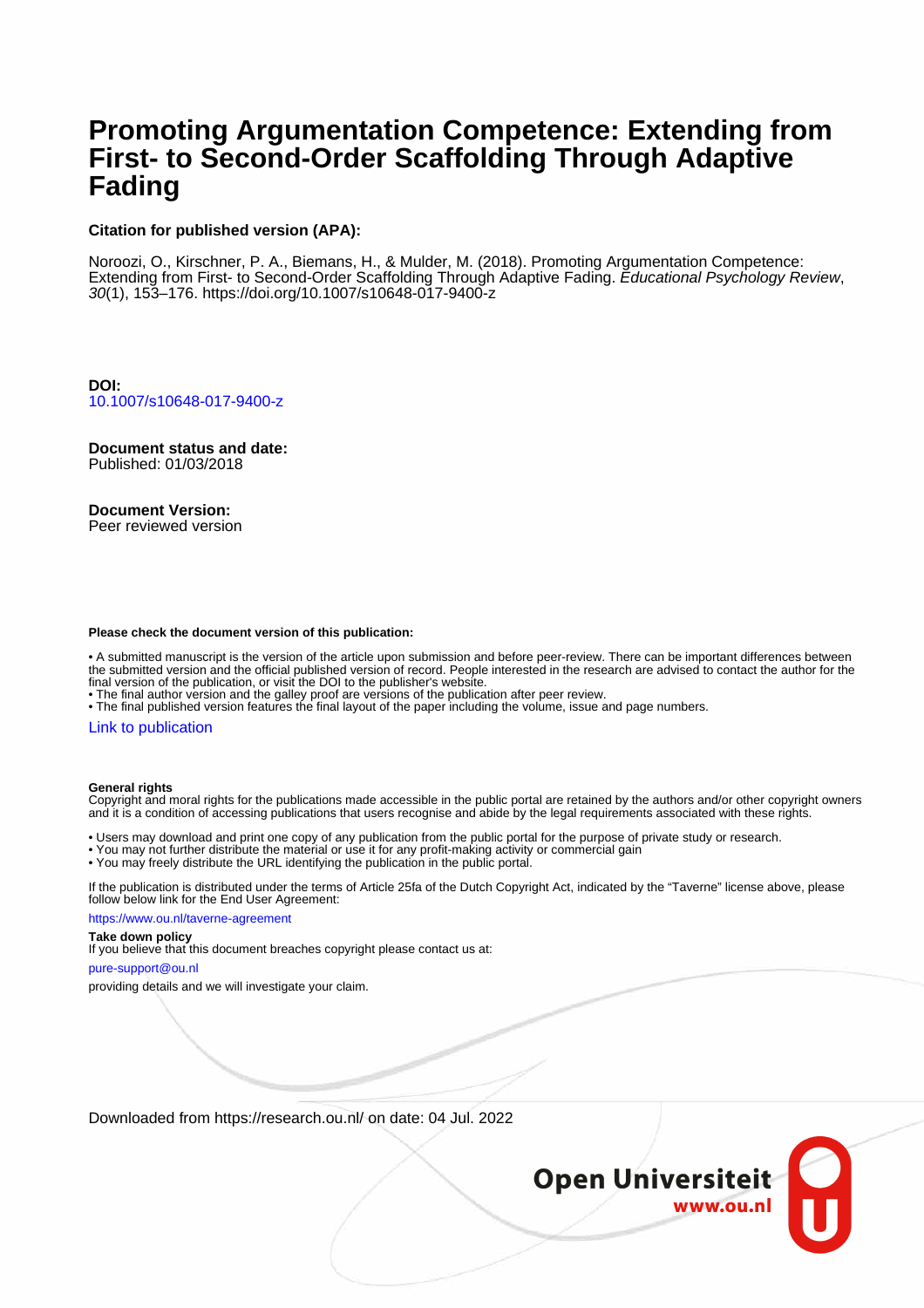REVIEW ARTICLE



# Promoting Argumentation Competence: Extending from First- to Second-Order Scaffolding Through Adaptive Fading

Omid Noroozi<sup>1,2</sup> · Paul A. Kirschner<sup>3,4</sup> · Harm J.A. Biemans<sup>2</sup> • Martin Mulder<sup>2</sup>

 $\odot$  The Author(s) 2017. This article is published with open access at Springerlink.com

Abstract Argumentation is fundamental for many learning assignments, ranging from primary school to university and beyond. Computer-supported argument scaffolds can facilitate argumentative discourse along with concomitant interactive discussions among learners in a group (i.e., first-order argument scaffolding). However, there is no evidence, and hence no knowledge, of whether such argument scaffolds can help students acquire argumentation competence that can be transferred by the students themselves to various similar learning tasks (i.e., second-order argument scaffolding). Therefore, this conceptual article argues that the focus of argument scaffold design and research should be expanded: from the study of first-order scaffolding alone to including the study of second-order scaffolding as well. On the basis of the Script Theory of Guidance (SToG), this paper presents a guideline for second-order argument scaffolding using diagnosis of the student's internal argumentative script and offering adaptive external support and various fading mechanisms. It also explains how to complement adaptive fading support with peer assessment, automatic response tools, and adaptable self-assessment to ensure that learners actually understand, learn, and apply targeted argumentation activities in similar situations.

Keywords Adaptive education . Argumentation . Fading . Scaffolding . Learning

- <sup>1</sup> Tarbiat Modares University, Tehran, Iran
- <sup>2</sup> Wageningen University, Wageningen, the Netherlands
- <sup>3</sup> Open University of the Netherlands, Heerlen, the Netherlands
- <sup>4</sup> University of Oulu, Oulu, Finland

 $\boxtimes$  Omid Noroozi o.noroozi@modares.ac.ir; omid.noroozi@wur.nl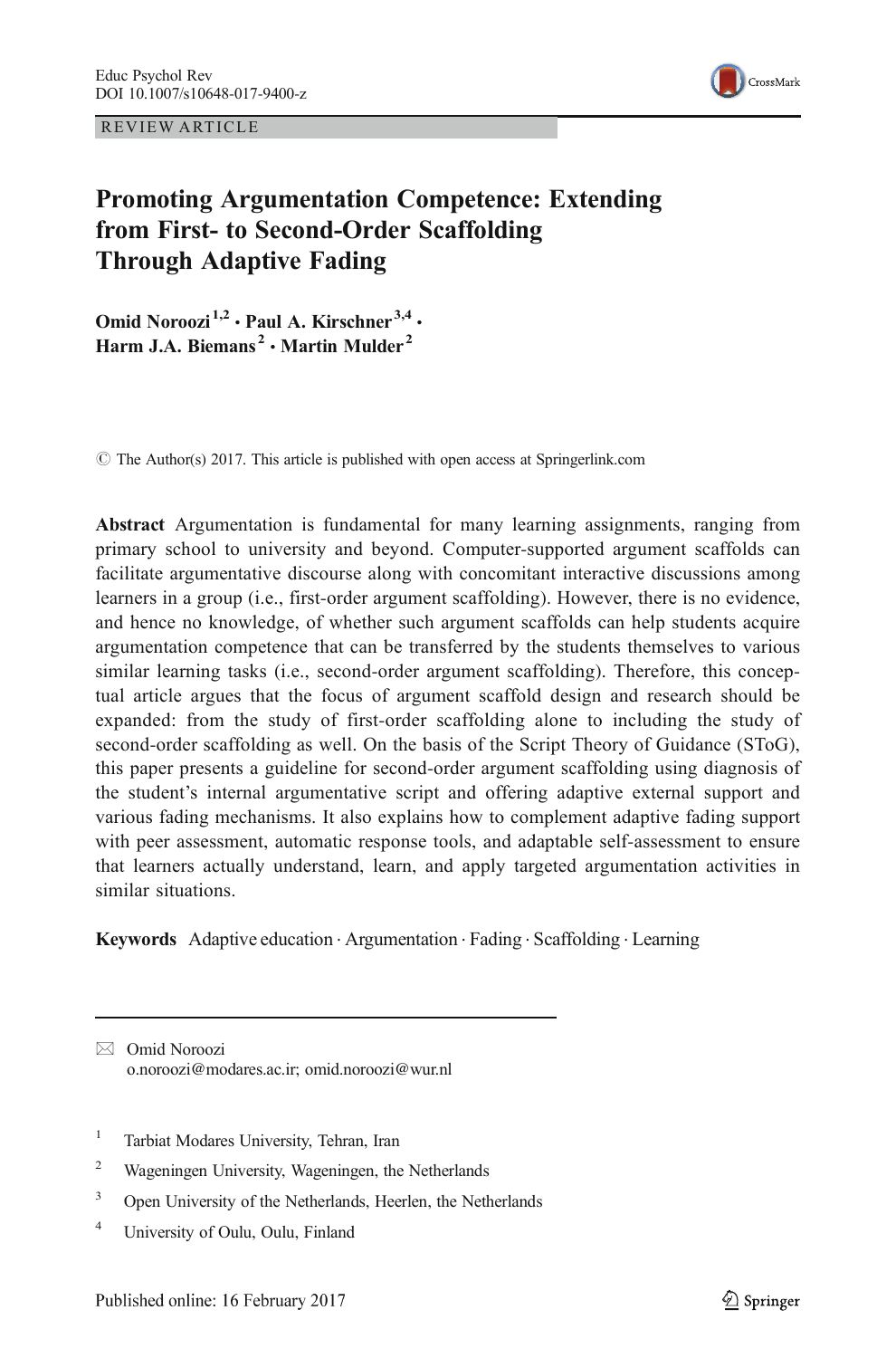# **Introduction**

Research on scaffolding Collaborative Argumentation-Based Learning (CABLe) has been influenced by developments in educational technologies focusing on the role of computer support systems (see Scheuer et al. [2010;](#page-23-0) Noroozi et al. [2012](#page-22-0) for an overview). With CABLe, students exchange views and arguments, negotiate meaning, and (co-)construct knowledge on the issue at hand. A meta-analysis review by Wecker and Fischer ([2014](#page-24-0)) showed that computer-supported argument scaffolds are successful with respect to their most proximal goal of enhancing argumentation in the particular learning task. However, against the broadly shared theoretical assumption, this meta-analysis also showed that argumentation does not mediate the effects of interventions on domainspecific knowledge acquisition (Wecker and Fischer [2014](#page-24-0)). This is striking because analogous to what Salomon ([1992\)](#page-23-0) argued with respect to the effects of and with computers—if learners can acquire argumentation competence (i.e., learn how to argue themselves), it is likely that they also acquire the domain-specific knowledge through epistemic exchange of ideas and argumentation with their learning partners.

One criticism is that most available computer-supported argument scaffolds are aimed at stimulating argumentative discourse for learning within a particular task (i.e., to achieve first-order argument scaffolding), and there is no systematic evidence, and hence no knowledge, of whether such scaffolds also help learners acquire argumentation competence for transfer within the same area (i.e., second-order argument scaffolding) (see Noroozi et al. [2012](#page-22-0)). The focus of this article is on the various disciplines of natural sciences (e.g., chemistry, biology, geology, biotechnology, and physics) that contain many societal and controversial issues. With second-order argument scaffolding, students should be able to transfer their argumentation competence within the same discipline for dealing with various complex, ill-defined, and controversial issues in that specific discipline. The reason for such expected transfer within the same discipline and not across disciplines and areas is that each discipline has specific shared features of argumentation structure, discipline's value, epistemology, argumentation goals, and terminologies (see Andrews [2010;](#page-20-0) Noroozi et al. [2016;](#page-22-0) Samraj [2004](#page-23-0)).

Although the transfer of some aspects of acquired argumentation competence (e.g., *learn*ing to use data to back up hypotheses) can also, to some extent, be applied across different disciplines of an area (such as from biotechnology to molecular life sciences and vice versa) and even areas (such as from natural sciences to social sciences and vice versa), it would be an oversimplification to assume that the transfer of argumentation competence can be accomplished in all aspects, because various disciplines have different argumentation rules and goals (see Andrews [2010;](#page-20-0) Noroozi et al. [2016](#page-22-0); Samraj [2004\)](#page-23-0). For example, argumentation for CABLe in the area of natural sciences is rather different from the type of competitive argumentation in law containing ethical or legal argumentation (see Pinkwart et al. [2006](#page-22-0), [2007](#page-23-0)) or argumentation in math in which there actually is a solution that can be proven and not many things are ill-defined. Therefore, when we talk about the transfer of argumentation competence, we mean transfer within the same discipline in the area of natural sciences, and not transfer across disciplines and/or areas.

The process of acquiring argumentation competence differs depending on the learner's own individual, already developed, and often idiosyncratic internal script that indicates how a person will act in, and understand, a particular situation (see Kollar et al., [2007](#page-22-0)). Fischer et al. [\(2013](#page-21-0)) refer to internal collaboration scripts as configurations of knowledge components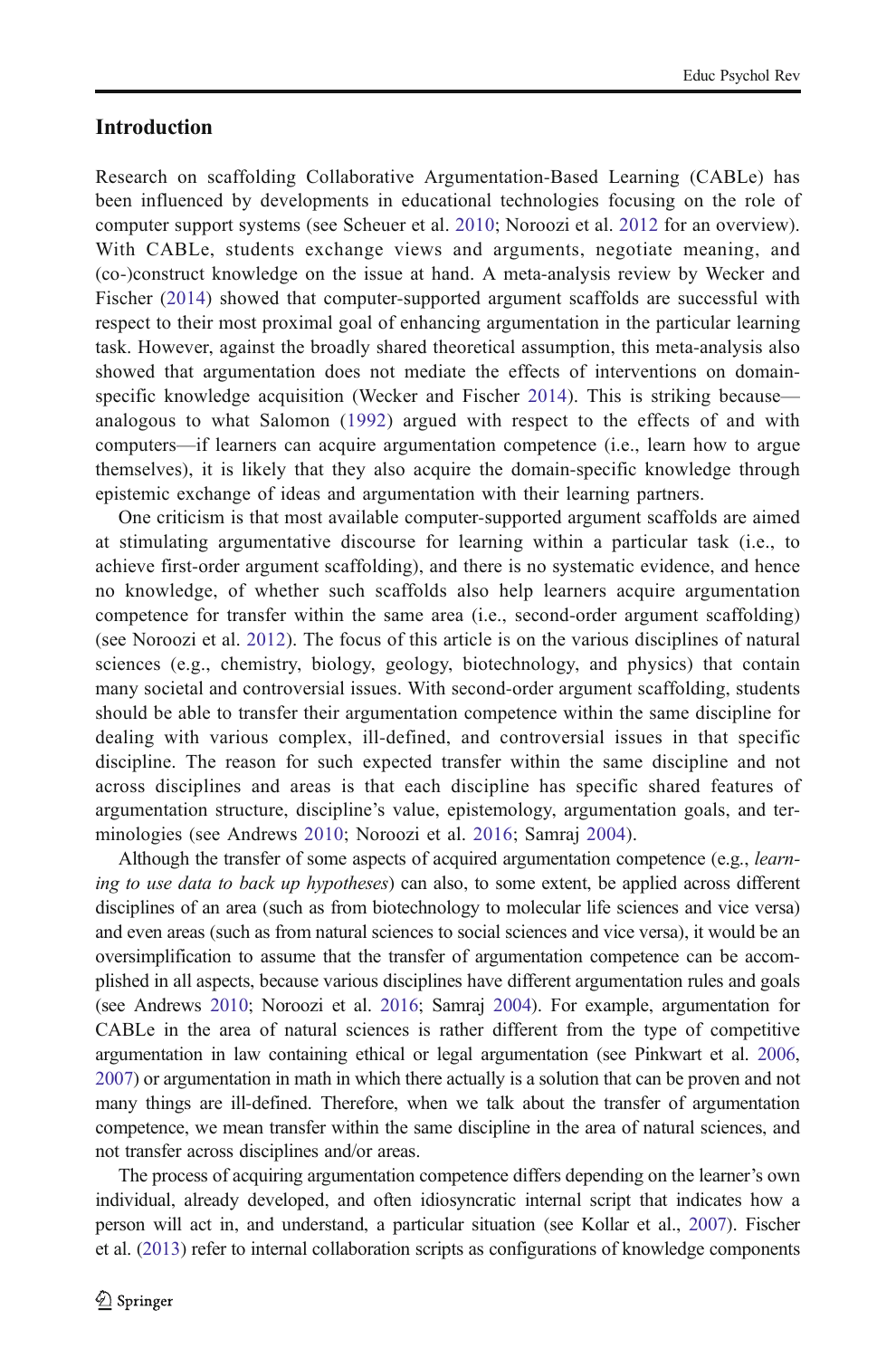about a collaboration process. They refer to external scripts as types of support that can activate existing internal scripts or help create new internal scripts through organizing dispersed, internally represented elements of knowledge. An external script can be used to induce a functional configuration of an internal script to be enacted which enables learners to engage in CABLe practice beyond their ability without an external script (Fischer et al. [2013\)](#page-21-0). The internal script of each learner develops through repeated learning experiences and guides the learner in new CABLe situations (see Fischer et al. [2013\)](#page-21-0).

Fischer et al. ([2013](#page-21-0)) developed the Script Theory of Guidance (SToG), which can explain the interplay of the external and internal scripts during CABLe. Based on the SToG, the learners' activities are guided by a (re)configuration of existing internal script components consisting of play, scenes, roles, and scriptlets. While Fischer et al. ([2013](#page-21-0)) specifically focus on the SToG for application in Computer-Supported Collaboration Learning (CSCL) settings, this study applies the SToG for second-order argument scaffolding in CABLe settings. Therefore, regarding SToG, the emphasis is on argumentation rather than collaboration as such.

According to the SToG, acquiring argumentation competence depends on how external and internal scripts interplay during CABLe (see Kollar et al. [2007](#page-22-0)). The optimal presentation of external scripts may only occur when they trigger an accompanying specific constellation of internal script components (Fischer et al. [2013](#page-21-0)), if they exist in the learners, or if they do not conflict with and are not redundant to them.

Fading external scripts or, in other words, gradually transferring the responsibility for learning from the learning environment to the learner has been argued to be the most effective approach to realize an optimal interplay between external and internal scripts (see Kollar et al. [2007](#page-22-0); Van Merriënboer and Kirschner [2013\)](#page-24-0). However, fading something that is not understood is not adequate for fostering acquisition and practice of the targeted argumentation activities. Additional support during the fading is needed if learners are to dynamically reconfigure their internal script components as a response to changing situations, and to their individual goals to continue acting in accordance with the strategy suggested by the external script (Fischer et al. [2013;](#page-21-0) Wecker and Fischer [2011\)](#page-24-0).

This conceptual paper proposes instructional approaches to complement fading for internalizing and securing continuous application of the strategy as suggested by external support. It uses a narrative analysis approach to synthesize and integrate literature on this topic, with the goal of developing a guideline for the design of second-order argument scaffolding, and for addressing practical implications and indicating avenues for future research. After synthesizing the literature, this paper presents a three-step guideline for the design of second-order argument scaffolding in such a way as to secure acquisition and continuous application of the argumentation strategies for various similar learning tasks (i.e., to promote argumentation competence), namely (1) diagnosis of the internal argumentative script, (2) adaptive external support, and (3) adaptive fading of this external support. Specifically, this paper describes mechanisms in which automated analysis techniques can be used to recognize the internal scripts of both individuals and groups of learners and their learning processes for providing dynamic support and adaptive fading. Next, it explains how artificial intelligence and computer-linguistic tools can be combined to provide learners with dynamic support and adaptive fading depending on argumentative discourse. Then, it explains how to complement adaptive fading support with peer assessment, automatic response tools, and (adaptable) self-assessment to ensure that learners actually understand and learn the targeted argumentative activities for transfer in similar situations. Finally, it formulates an agenda for future research.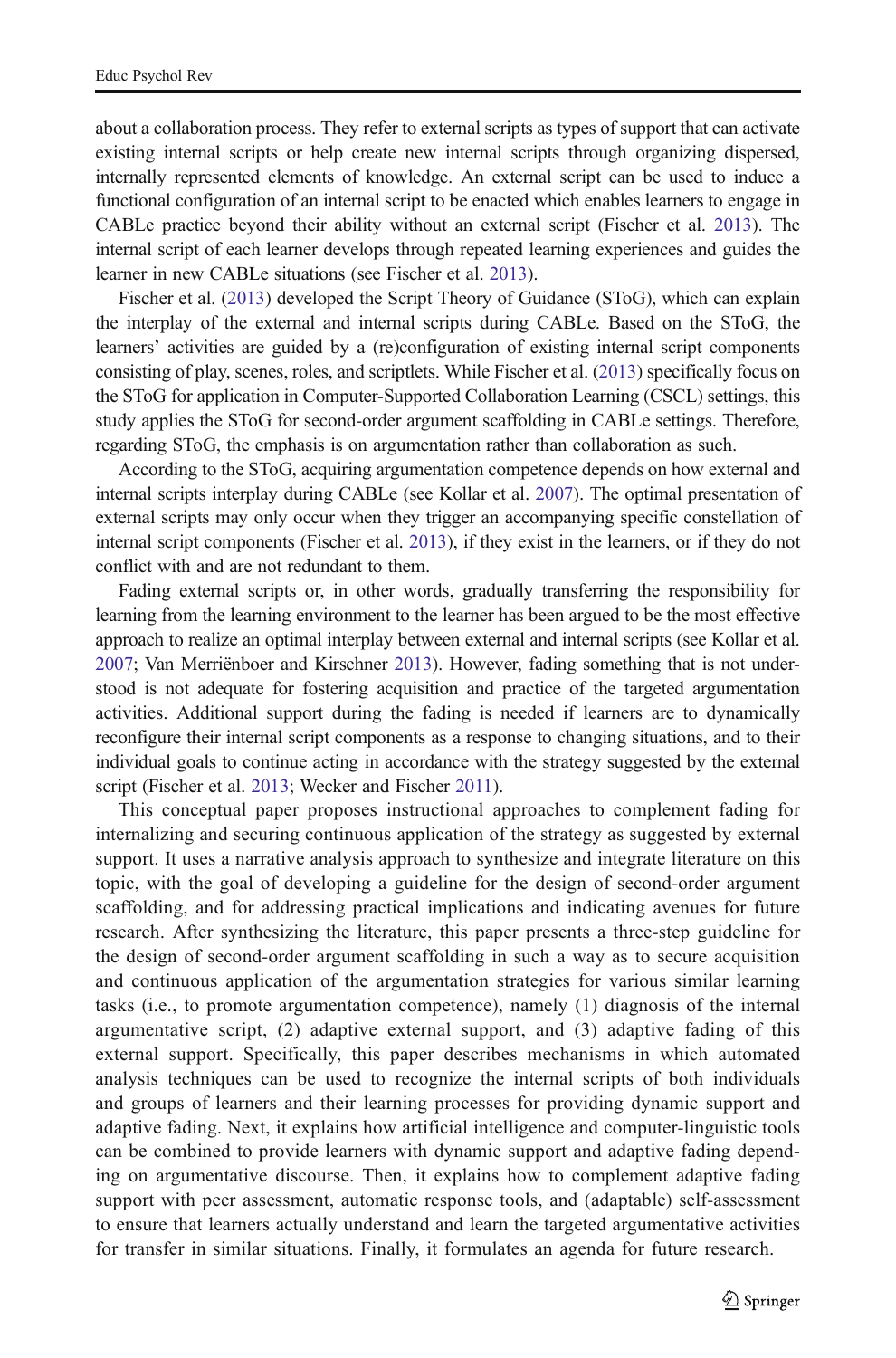## Collaborative Argumentation-Based Learning

In social constructivist paradigms for learning, students are supposed to engage in argumentation with learning partners, negotiate meaning, and understand multiple perspectives of issues at stake for co-constructing knowledge and solving tasks. Students need to express their informed opinions on what they think, what they mean, what they believe, and what they need from their peers so as to resolve differences of opinion on the issue at stake and solve task-related problems that confront them (see Kirschner et al. [2003\)](#page-22-0).

Argumentation is a vehicle for collaborative learning processes such as knowledge coconstruction and meaning making (see Baker [2003\)](#page-20-0). This is known as CABLe in which argumentation is used by learning partners as a means to engage in collective exploration of a dialogical space of solutions (Andriessen [2006](#page-20-0)). CABLe—otherwise known as argumentative knowledge construction (see Weinberger and Fischer [2006](#page-24-0))—is regarded not only as a discourse for changing learners' conceptions or convincing others through logical and evidencebased theses but also as a way to present and discuss disagreements and reasoning for demonstrating truth or falsehood, and to gain understanding of the multiple perspectives of the issue at stake (see Kirschner et al. [2003](#page-22-0)). That is why Baker ([2009](#page-21-0)) argues that the point of CABLe is not necessarily changing learners' conceptions or beliefs, but rather broadening and deepening their views and making them more reasoned and reasonable, which will enable them to understand each other's point of view. This is an important distinction, because when learners perceive argumentation as competitive, it is likely that they will merely engage in what Asterhan and Schwarz [\(2009\)](#page-20-0) call a "debate-type win-lose situation" as in law (see Pinkwart et al. [2006](#page-22-0), [2007\)](#page-23-0), in which they try to refute their opponents' views and prove the superiority of their own arguments. This is more or less similar to a situation where argumentation merely serves as a means for persuasion or eristic argumentation ("fighting"). Thus, argumentation can effectively contribute to learning when it is not used as an adversarial means for competition during CABLe practice (Andriessen [2006](#page-20-0); Asterhan and Schwarz [2009](#page-20-0)).

#### Difficulties for Collaborative Argumentation-Based Learning

Despite the presence of argumentation in everyday life and its emphasis on "winning" the argument, students often struggle to generate, analyze, interpret, and evaluate valid arguments during CABLe (see Kuhn [1991\)](#page-22-0). Several factors could contribute to the observed difficulties (see Noroozi et al. [2012](#page-22-0) for an overview of these difficulties). Some difficulties have to do with cognitive, emotional, and social barriers during discourse. For example, while some students might hold positive epistemic emotions (being curious or anxious when receiving counterarguments), others might be emotional based on their achievements (being proud of their success or shameful of their failure) during CABLe. Other contributing factors are the complex, nonlinear, ill-defined nature of argumentation, and the pressure in a real-time situation that makes it difficult for learners to follow a set of rules and unbending laws on how to construct arguments and respond to counterarguments. Finally, some students perceive CABLe similar to argumentation that is used in everyday life situations. In everyday life, argumentation is often used as a clash of ideas in which the goal is neither learning nor resolution, but rather "winning" the argument. A variety of approaches has been introduced to cope with complexities and difficulties for CABLe. The most prominent approach is the use of computer support systems for CABLe.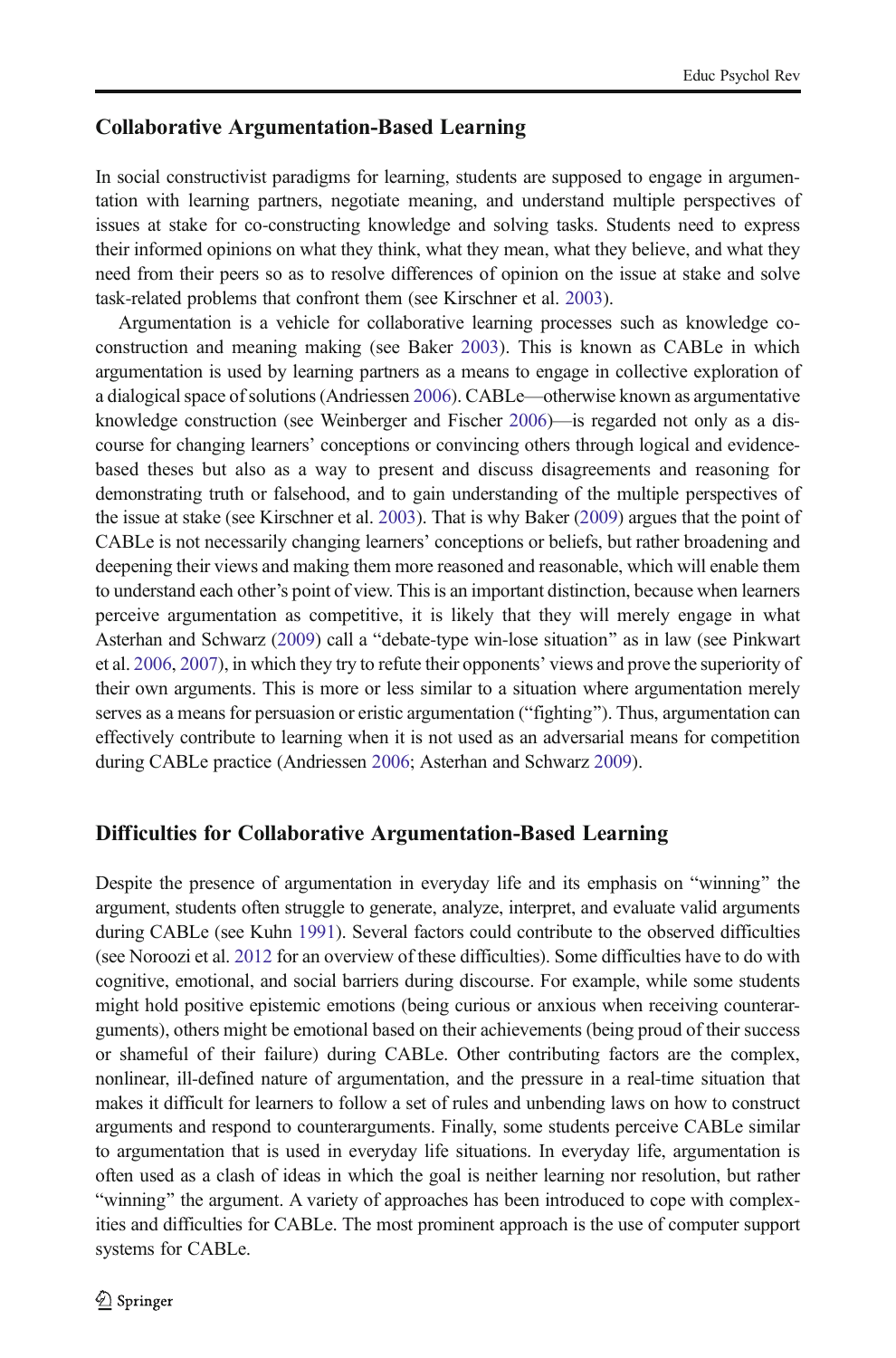# Computer Support Systems for Collaborative Argumentation-Based Learning

There are computer support systems for collaborative argumentation which assist sharing, constructing, and representing arguments to support learning, and which also lighten some of the responsibilities of teachers in terms of time pressure and availability. Such systems provide tools for collaborative development of arguments and argumentation schemas and possibly also for checking the consistency/inconsistency between arguers and their arguments (see Kirschner et al. [2003](#page-22-0); Scheuer et al. [2010](#page-23-0); Noroozi et al. [2012](#page-22-0) for an overview).

Computer support systems can scaffold critical discourse and argumentation processes in a number of ways, for example through representational guidance tools, digital dialogue games as well as macro- and micro-scripting approaches. The underlying rationale for representational guidance tools is to provide learners with graphical representation of the structure of argumentation to support argumentation processes in the form of schematic representation (Schwarz and De Groot [2007](#page-23-0)), tables (Suthers and Hundhausen [2003](#page-23-0)), or visualizations (Noroozi et al. [2011;](#page-22-0) Scheuer et al. [2013\)](#page-23-0). The underlying rationale for digital dialogue games is based on the dialogic dimension of argumentation that guides students towards desirable argumentative moves and sequences (see Ravenscroft [2007,](#page-23-0) [2011](#page-23-0) for an overview) such as CoLLeGE (e.g., Ravenscroft and Pilkington [2000\)](#page-23-0), AcademicTalk (e.g., McAlister et al. [2004](#page-22-0)), and InterLoc (e.g., Ravenscroft and McAlister [2006](#page-23-0)). Macro-scripting provides learners with predefined roles and activities that can stimulate argumentative discourse activities such as assigning and rotating roles (see De Wever et al. [2007;](#page-21-0) Schellens et al. [2007](#page-23-0)). The underlying purpose for using micro-scripting is to help learners follow a desired mode of interaction and argumentation using explicit guidelines for learners to clarify what, when, and by whom certain activities need to be executed during CABLe; examples of these activities are prompts (Baker and Lund [1997](#page-21-0)), sentence openers (McAlister et al. [2004\)](#page-22-0), or question stems (Ge and Land [2004](#page-21-0)). To conclude, macro-scripts might be regarded as scripts that provide support at the scene, and also the role components of the SToG, without any further guidance at the scriptlet (activity) level. Micro-scripts might be regarded as scripts that provide support for components of the SToG specifically for the provision of guidance at the scriptlet level.

Although most of these scaffolds have been successful on their proximal intended outcomes (first-order argument scaffolding), this does not necessarily mean that they achieved secondorder argument scaffolding (acquiring argumentation for transfer to similar situations). Even if students learn about the criteria for assessing and evaluating the quality of argumentation in such systems, they may still have difficulties applying these argumentation criteria in similar tasks. That is why, in a study by Noroozi et al. [\(2013\)](#page-22-0), learners were found to score high on construction of a single argument, yet they were not able to put that into practice in a new comparable case. Therefore, additional support is needed if students are to acquire argumentation competence (second-order scaffolding) for carrying out corresponding domain-specific tasks (first-order scaffolding) in similar situations. Below, the nature and conditions of the firstand second-order argument scaffolding are described.

#### First- and Second-Order Argument Scaffolding

Van Merriënboer and Kirschner ([2013\)](#page-24-0), in their book Ten Steps to Complex Learning, argue that there are two types of scaffolds for learning in educational settings, namely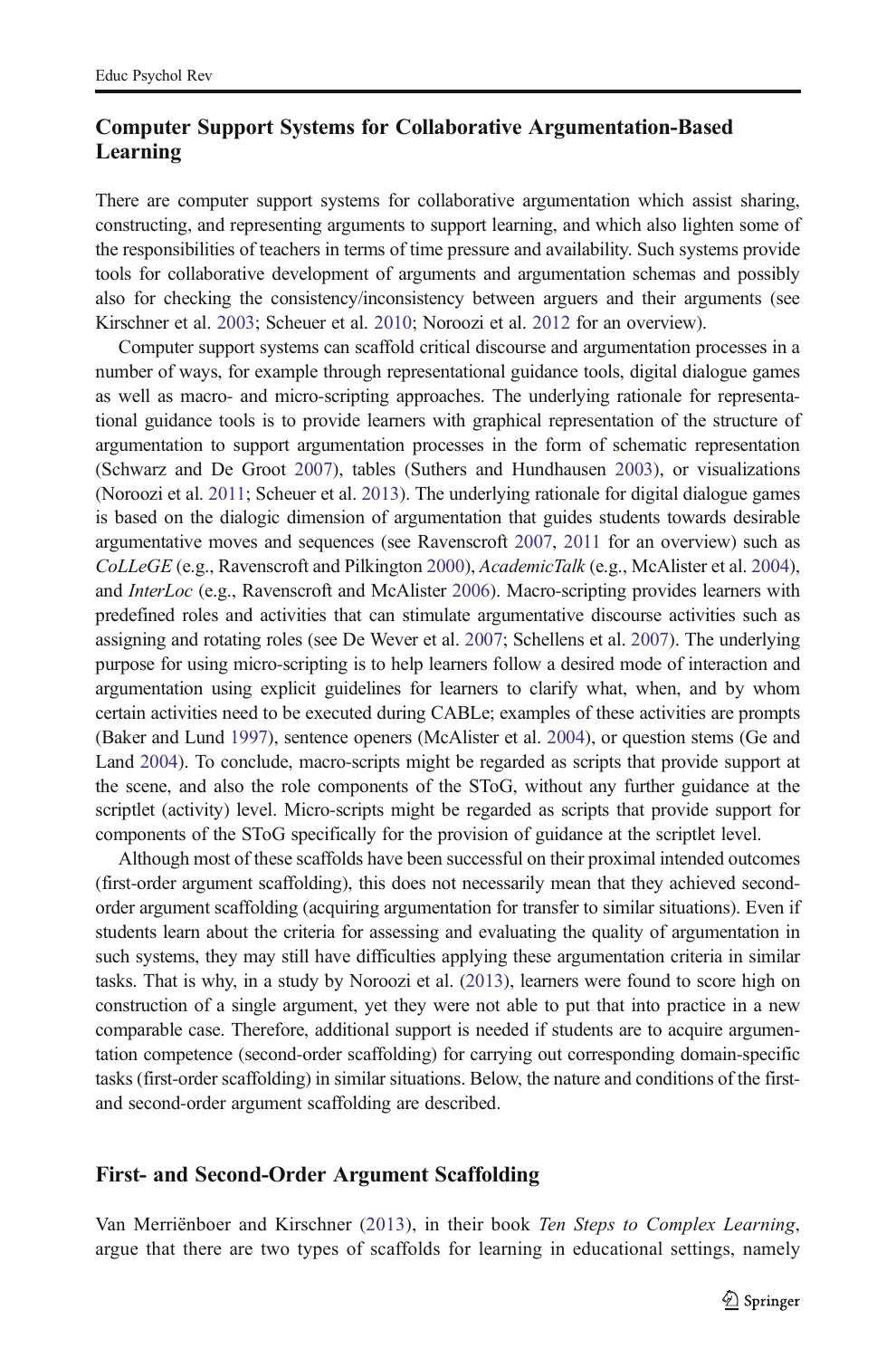first-order and second-order scaffolds. They explain that while first-order (i.e., regular) scaffolding refers to providing support and guidance for the acquisition and performance of domain-specific complex skills, second-order scaffolding provides support and guidance for self-directed learning.

The first-order scaffolding approach can be used for situations in which learners need to perform recurrent and routine aspects of learning tasks in order to master a complex cognitive skill within the domain being taught. For example, a medical teacher can use a variety of available methods, such as workshops, skills-lab exercises, drill-and-practice programs or intelligent electronic agents, to teach lifesaving skills (e.g., mouth-to-mouth resuscitation, intubation, external cardiac massage) to medical students (Van Merriënboer and Kirschner [2013](#page-24-0)). With regard to argumentation learning, this is analogous to a class situation in which scaffolding is used as a means to stimulate argumentative discourse activities among students with the aim of learning domain-specific knowledge or complex skill aspects of a learning task such as the pros and cons of energy conservation. For first-order scaffolding, the control over task practice and responsibilities is shared between the learner and the teacher. A tutor or a pedagogical agent in a computer program can also take on the role of the teacher. The teacher is responsible for designing and selecting the tasks and also providing advice on how to effectively practice tasks. Learners are responsible for identifying routines that may be helpful for improving their whole task performance and finding opportunities for practicing tasks (Van Merriënboer and Kirschner [2013\)](#page-24-0).

There are also situations in which scaffolds target not only acquisition of a complex cognitive skill but also development of self-directed learning that will help learners become competent professionals who can handle comparable tasks and continue learning in their future professions (Van Merriënboer and Kirschner [2013](#page-24-0)). Such scaffolds, which aim at both teaching a particular complex cognitive skill and stimulating the development of selfdirected learning, are called second-order scaffolding. For example, a teacher may first regularly meet with students to discuss the problem and selection of the learning task, then gradually reduce the number of coaching meetings, and finally let learners schedule such meetings only if necessary (Van Merriënboer and Kirschner [2013\)](#page-24-0). This way the teacher not only supports the learners with specific routines and recurrent aspects of the learning task (especially at the early stage) but also promotes self-directed learning by allowing learners to select their own learning task. With regard to argumentation learning, this is analogous to a class situation in which scaffolding is used as a means to teach learners to acquire the argumentation competence not only for learning the current complex cognitive issue at hand (i.e., within the domain being taught) but also for applying such competence in comparable tasks in the future.

This paper argues that second-order argument scaffolding should be given priority above first-order scaffolding in class situations in which students have to deal with complex and authentic problems on a frequent basis, such as in the area of the natural sciences. The rationale for this is that, if the learners acquire argumentation in such a way as to self-direct it for application in similar situations, it is likely that they also acquire the complex cognitive skills by engaging in epistemic and argumentative activities with learning partners (see Andriessen [2006](#page-20-0)). In other words, second-order argument scaffolding is assumed to include first-order argument scaffolding. In this view, argumentation can be used as an epistemic activity in which learning partners learn how to express and exchange their ideas in order to gain and construct knowledge, correct false viewpoints, refine and modify claims, and eliminate their misunderstandings and misconceptions about issues at stake (Andriessen [2006](#page-20-0)).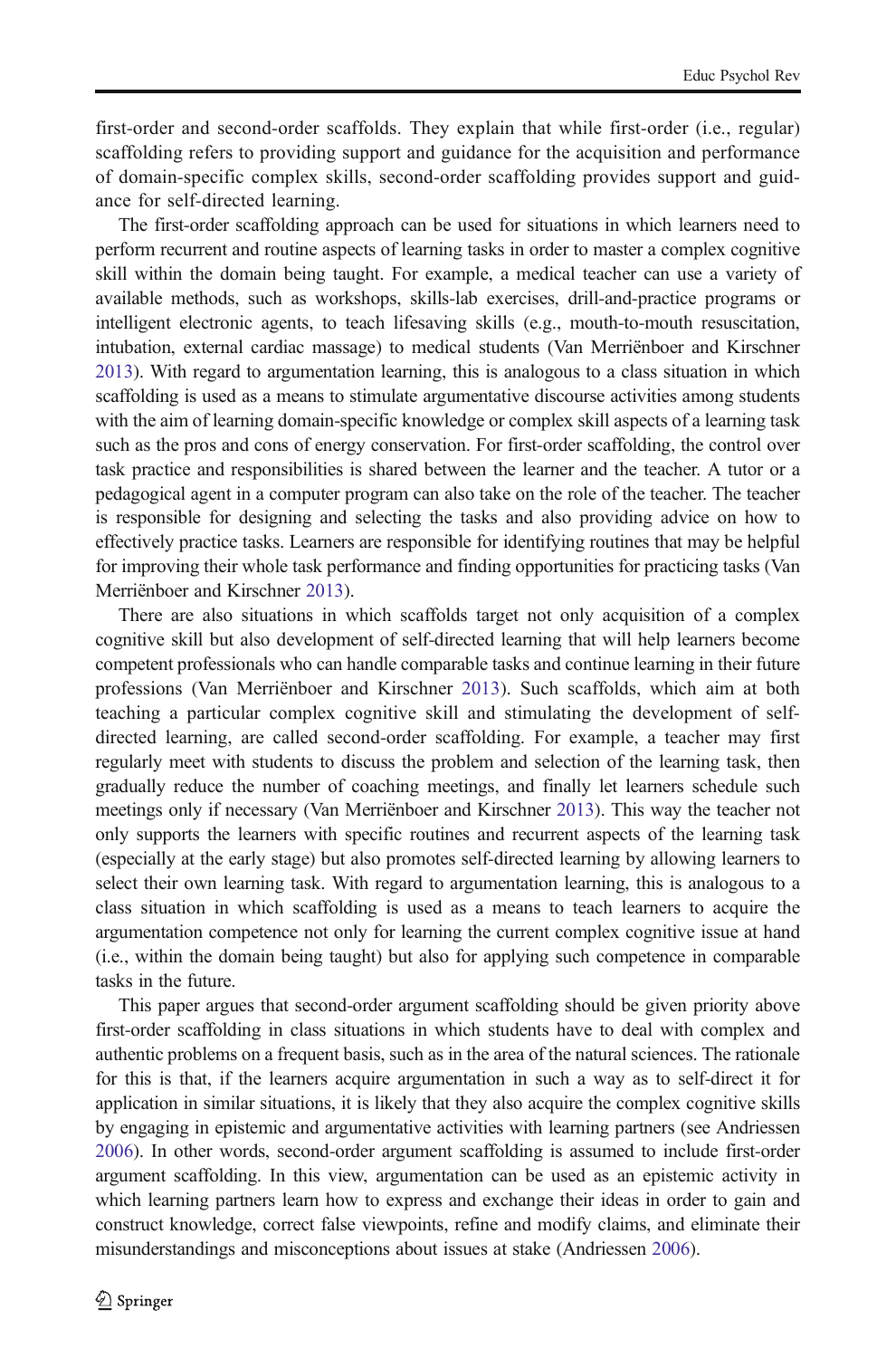To sum up, first-order argument scaffolding refers to providing support for students to engage in desirable modes of argumentation during CABLe for the acquisition and performance of the particular domain-specific knowledge or skill. This, however, does not imply that when the first-order argument scaffolding is achieved, students would be able to engage in desirable modes of argumentation during CABLe once the support is no longer present. Second-order argument scaffolding refers to providing support for students during CABLe to acquire argumentation competence that can be transferred to similar situations (self-directed learning). This implies that when the second-order argument scaffolding is achieved, students would be able to engage in desirable modes of argumentation during CABLe even once the support is no longer present.

It is worth mentioning that argumentation competence is not only the knowledge and the skills of argumentation but also students' attitude and willingness to apply them to the case under discussion when the situation calls for it (see Rapanta et al. [2013](#page-23-0)). For second-order argument scaffolding, various elements of argumentation competence, such as knowledge, skill, and attitude, should be taken into consideration. For first-order argument scaffolding, students do not need to be fully competent in argumentation because they constantly receive support and guidance for engaging in desirable modes of interaction and argumentation during CABLe. This support is always available during the discourse because argumentation is used as a means for engaging students in desirable modes of argumentation during CABLe, for promoting domain-specific knowledge or skill, and not acquiring the argumentation competence itself.

The challenge for educational designers and researchers is thus how to design and implement tools for second-order argument scaffolding that can also facilitate the acquisition of firstorder scaffolding. Second-order argument scaffolding, however, is not at all easy for educational designers and teachers, since internal argumentative scripts may vary among individuals and are not fixed in different situations. Even though there are some basic script components in each culture that are shared and that allow for successful social interaction, for any specific CABLe situation, learners may have available different sets of plays, scenes, scriptlets, and roles that might be applied (see Fischer et al. [2013](#page-21-0)). Below, we explain that computer support systems for CABLe should take learners' internal scripts into account if they aim to achieve second-order argument scaffolding.

#### The Interplay Between Internal and External Scripts

An internal script (i.e., prior procedural knowledge) is a set of knowledge and strategies that determines how a person will understand and act in particular situations, such as in argumentative situations (Kollar et al. [2006](#page-22-0), [2007\)](#page-22-0). For each individual, this procedural knowledge is structured in the form of cognitive scripts based on repeated prior experiences within argumentation situations. The internal script of each individual learner could be developed through learning by doing. In contrast, external scripts are embedded not in learners' cognitive system but in their external surroundings, with the aim of providing learners with guidelines for desirable or undesirable actions.

An external argumentation script (as a type of an external collaboration script; Fischer et al. [2013](#page-21-0), p. 56) "is a configuration of representations (e.g., textual or graphical) of a[n argumentation] practice and its parts . . . . The external [argumentation] script is presented to a group of learners by an external source (e.g., a teacher or a website interface) as a means to guide their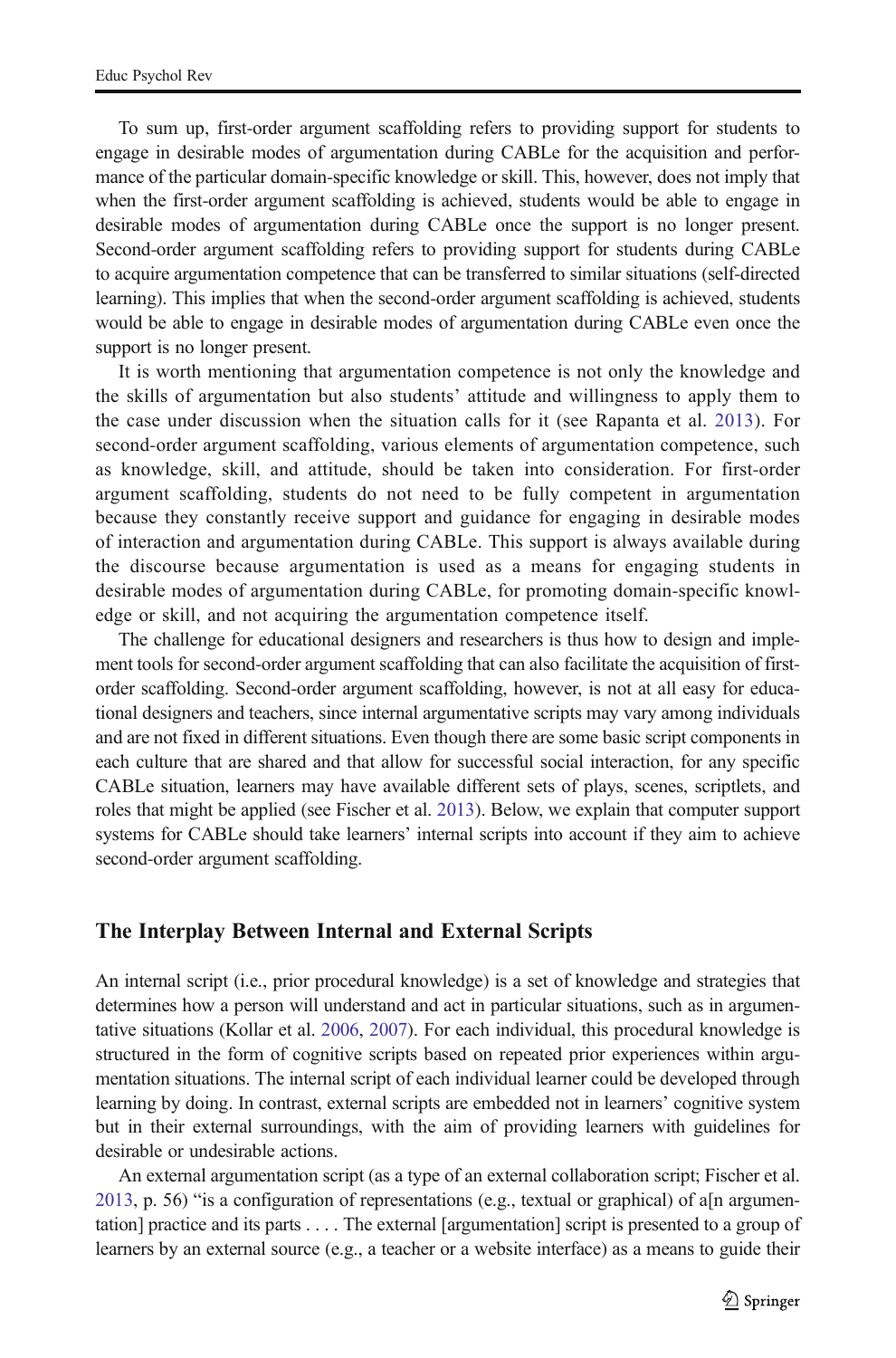[argumentative] activities." External scripts are likely either to guide learners in accomplishing the task or to be gradually internalized (i.e., faded over time; Kollar et al. [2007](#page-22-0)). The first approach aims to help learners accomplish domain-specific argumentation tasks by being continuously accessible in the learning environment. This has been termed "distributed" intelligence approaches to scripting" or "tools for living" (see Stegmann et al. [2007;](#page-23-0) Pea [2004](#page-22-0)). Such scripts "provide learners with a scaffold to enable them to participate in highquality argumentation beyond their current level of competence and construct knowledge on argumentation that is distributed by the script" (Stegmann et al. [2007,](#page-23-0) p. 422). An example of tools for living is the sentence openers for promoting students' sentence construction, interaction, reasoning, and argumentative dialogue processes/practices (see Noroozi et al. [2013\)](#page-22-0). The second approach uses external aids for better understanding complex domain-general concepts or processes, which persuades learners to utilize learned competence with external support withdrawn through fading mechanisms. This has been termed "scaffolding approaches to scripting" or "tools for learning" (see Stegmann et al. [2007;](#page-23-0) Pea [2004](#page-22-0)). An example of this is a script for the construction of a sound single argument, or a script for engaging in argumentation sequences (see Kollar et al. [2007](#page-22-0)). Tools for learning can be regarded as tools for living if learners lack the capability to internalize external scripts: in that case, external support cannot be gradually withdrawn through fading mechanisms (Carmien et al. [2007](#page-21-0)).

Scientific evidence suggests that the optimal learning scenario—in this case acquiring argumentation competence—depends on the interplay between external and internal scripts (see Kollar et al. [2007](#page-22-0)). The external script may interfere with the internal script when it targets previously developed internal script components that do not need further scaffolding, or targets them in a way that conflicts with how the person already effectively works. As a result, processing these unneeded or interferential/conflicting scaffolds not only may cause unnecessary cognitive load but may also prevent developing higher-level internal script components by taking away learners' self-regulation (see Fischer et al. [2013;](#page-21-0) Wecker and Fischer [2011\)](#page-24-0).

This may happen when the internal script is of a high level and the external script is redundant (i.e., in terms of cognitive load), which is comparable to the expertise reversal effect where excessive instructional support not only does not lead to learning, but is also detrimental for experienced learners (see Kalyuga et al. [2003;](#page-21-0) Van Gog et al. [2005b](#page-24-0)). A way around this problem is to diminish support and guidance before it conflicts with already available cognitive schemes of the learners (Van Merriënboer and Kirschner [2013](#page-24-0)). Therefore, acquiring argumentation is best served when external instructional scaffolds are adjusted to learners' individual internal scripts. This can be seen as an application of the theory of "contingent tutoring" (Wood and Wood [1999\)](#page-24-0) for acquiring argumentation competence. If no need is diagnosed, no support is provided, and the more a learner progresses, the less support is provided. The following section describes how to diagnose a learner's internal argumentative script and how to trigger it with external support to promote second-order argument scaffolding.

#### Determining the Learner's Internal Argumentative Script

The first step for designing instruction for acquiring argumentation competence is determining the learner's internal argumentative script, though there is no consensus among scholars on how to determine it. Stegmann et al. ([2007](#page-23-0)), for example, used a performance test to diagnose the learner's current level of argumentation competence. They determined argumentation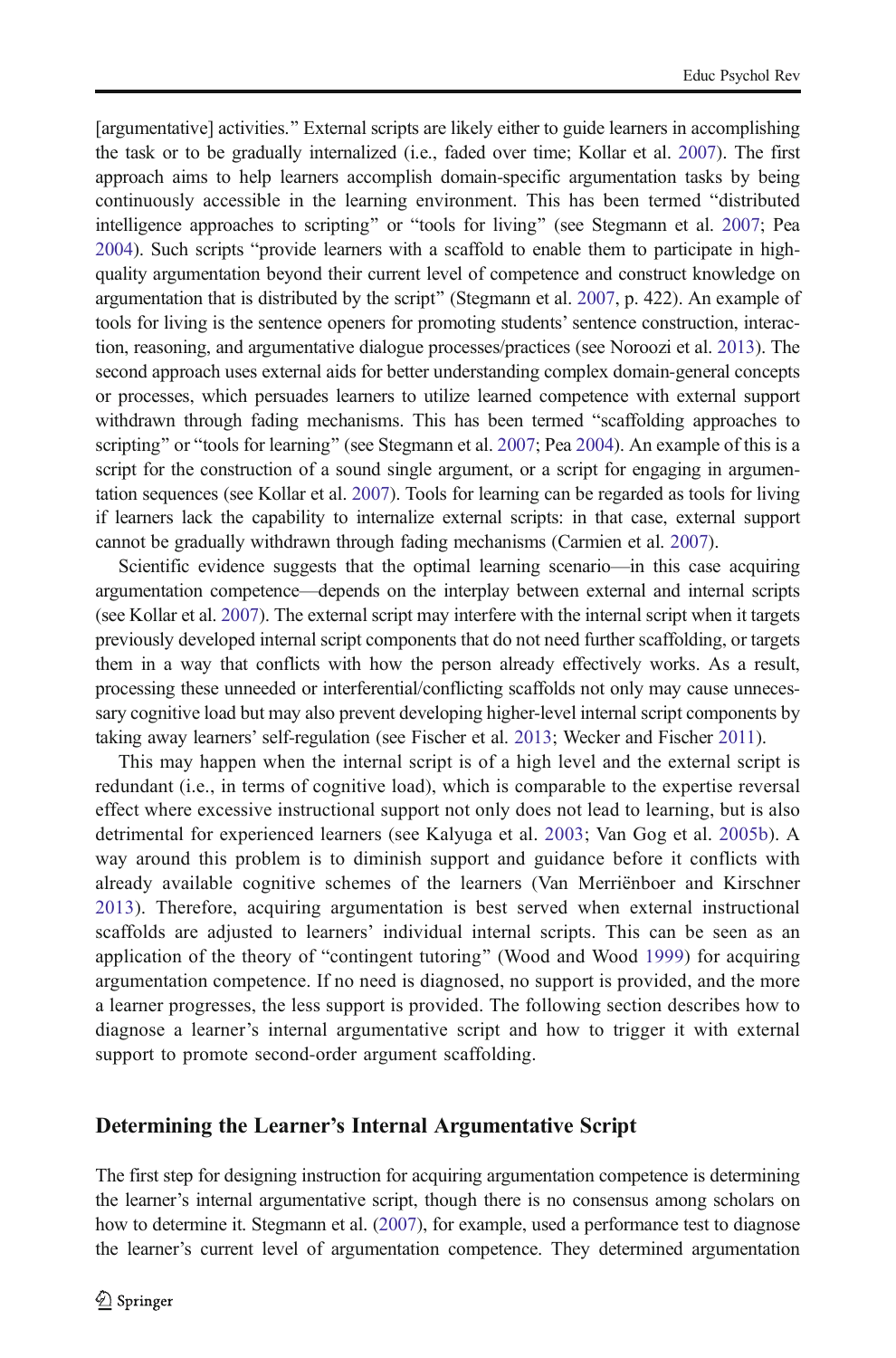competence by giving learners the task of writing an individual analysis of a real problem prior to collaborative argumentation. The individual analyses were then segmented into propositional units and coded with respect to two aspects of argumentation, namely constructing single arguments and constructing argumentation sequences. Assessment of construction of single arguments for each learner was based upon the sum of the supported and/or qualified claims in the text. Assessment of construction of argumentation sequences for each learner was based upon the number of transitions between the message types (argument, counterargument, or integration). Kollar et al. [\(2007](#page-22-0)), on the other hand, analyzed the responses of learners who were given a fictitious discourse excerpt about a science topic and were then required to identify good arguments (e.g., those accompanied by reasons or argumentative sequences that were adequate) and poor arguments (e.g., those lacking reasons or argumentative sequences that were too short). A median score was calculated to classify learners, depending on their responses, as having either a low- or high-quality internal script. Noroozi et al. ([2013](#page-22-0)) used a combination of both methods to determine the internal argumentative scripts of individual learners. As a performance test, learners were given argumentative texts and asked to identify the "complete" and "incomplete" explicit arguments. They were asked to back up their choices with explanations and arguments. Complete arguments contained all components of the simplified Toulmin model (i.e., claim, ground, and qualifier), while incomplete arguments lacked at least one of the components. Construction of single arguments for each learner was determined based upon the number of correct identifications of complete and incomplete argumentative texts as well as their reasonable explanations of the choices made. Learners were also asked to identify "good" and "poor" argumentation in a fictitious discourse. Good argumentative texts contained all components of the Leitão model (i.e., argument, counterargument, integration), whereas poor argumentative texts lacked at least one of those components (e.g., too short, nonsequential, and/or unsupported arguments). The result of this test was used as the criterion for formal quality of single arguments for each individual learner. For both tests, students were asked to back up their choices with explanations and arguments. The quality of construction of argumentation sequences for each learner was determined based upon the number of correct identifications of poor and good argumentations as well as their reasonable explanations of the choices made. Noroozi et al. ([2013\)](#page-22-0) also used the same technique as Stegmann et al. ([2007](#page-23-0)) to measure internal argumentative scripts of individual learners. The learners' analyses were segmented into propositional units and coded with respect to constructing single arguments and constructing argumentation sequences.

It is questionable, however, whether either performance tests or analyses prior to actual collaborative argumentation are reliable indicators of an individual's internal argumentative script. First, determining the learner's individual internal argumentative script is not really a reliable measure of the script needed for understanding and acting in argumentative situations. Argument construction, moves, and sequences can be different when learners actually engage in argumentation than when they are in individually performed tests. Because of this, Kollar et al. ([2007](#page-22-0)) also used participants' actual behavior to assess internal scripts. Depending on the nature of collaborative discourse, group members may employ strategies that enhance the group product but are not necessarily the same as what they do individually (Prichard et al. [2006](#page-23-0); Weinberger and Fischer [2006](#page-24-0)). Second, learners may have solo argumentation competence that they might not be able to apply when arguing with others. Stegmann et al. ([2007](#page-23-0), [2012](#page-23-0)), Kollar et al. ([2007](#page-22-0)), and Noroozi et al. ([2013](#page-22-0)) all found that, although individual learners could construct good single arguments, they were not always able to apply this in a comparable collaborative problem-solving task. Therefore, it is also necessary to use actual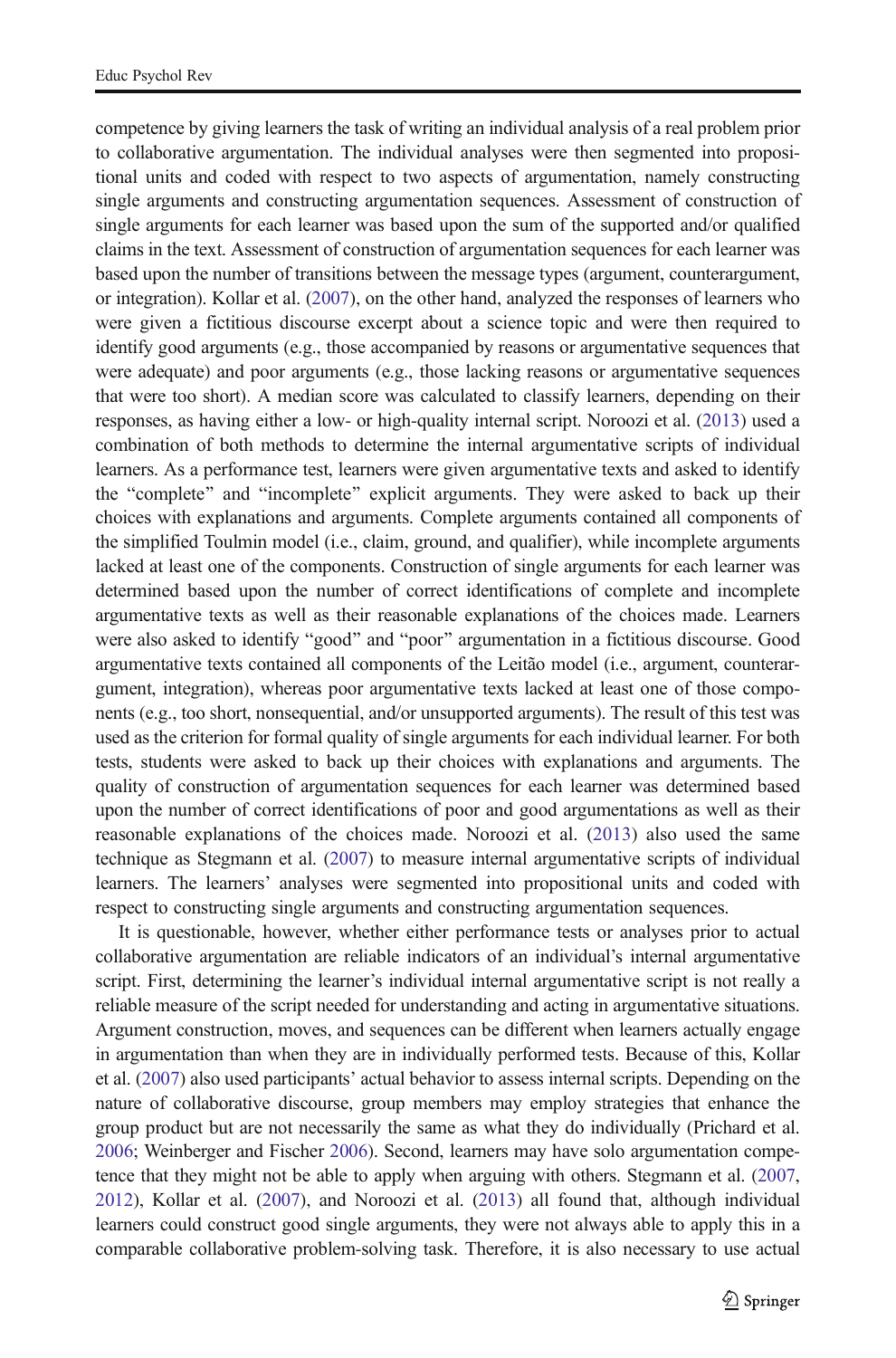discourse activities to reliably measure a person's internal script for collaborative argumentation (see also Andrew and McMullen [2000\)](#page-20-0).

Scheuer et al. [\(2012\)](#page-23-0) classified available automated analysis techniques to this effect into four categories, namely syntactical analysis, problem-specific analysis, reasoning analysis, and collaborative filtering analysis. The description, functionalities, and applications of each of these techniques are presented in detail in Scheuer et al. ([2012](#page-23-0)). With the advancement of artificial intelligence systems and analysis techniques, it is possible to design natural language and computational processing systems to detect the internal argumentative scripts of learners while they are engaging in CABLe. For example, educational technology such as ARGUNAUT (McLaren et al. [2010\)](#page-22-0), TagHelper (Rosé et al. [2008](#page-23-0)), Rashi (Dragon et al. [2006\)](#page-21-0), Belvédère (Suthers [2003](#page-23-0)), and LARGO (Pinkwart et al. [2009\)](#page-23-0) have used artificial intelligence and language content analysis techniques to automatically analyze student argumentation moves and structures (see also Noroozi and McAlister [2017\)](#page-22-0). In addition to analysis of individual argumentation, Mu et al. [\(2012\)](#page-22-0) successfully implemented natural language processing (NLP) technologies to code and analyze micro-argumentation dimension of the discourse prior to a learning phase.

This paper specifically presents guidelines on how to determine a student's internal argumentative script according to the SToG. Knowledge about a CABLe practice, based on SToG, consists of a set of somewhat hierarchical components including plays, scenes, scriptlets, and roles (Fischer et al. [2013\)](#page-21-0). The play component has to do with knowledge about the type of so-called story that participants are involved in. This could be knowledge and expectations about the sequences of activities, scenes, and roles. For example, for CABLe, a learner's internal script may include a play for engaging in collaborative argumentation or collaborative problem-solving in a specific situation. The scene component has to do with knowledge about situations that may follow each other within the play. For example, during CABLe, a possible scene could be the initial individual idea generation by different learners or the joint development of a solution for the issue at stake (Fischer et al. [2013;](#page-21-0) Kollar et al. [2014](#page-22-0); Vogel et al. [2016](#page-24-0)).

The role component has to do with knowledge about single activities across the different scenes of the play as distributed among the members of the group. For example, during CABLe, a possible role for a play is the role of "learner." During CABLe in a dyad, for example, both learners have the role "learner" that interacts with the scene components. Even though the role is kept the same for the two learners through the whole play, the scenes in the play could be different. For example, in scene 1, learner A provides an analysis of the case (analyzer) and learner B responds to this analysis by providing critique (criticizer), but in the next scene, learner B provides an analysis and learner A provides critique. As the learners keep the same role throughout the entire play, they follow a sequence of different scenes within the play that activate different scriptlets. And finally, the most subordinate component level, the scriptlet, has to do with knowledge and expectations about the type of activities that can occur within particular scenes. For example, in a particular scene, for responding to analysis, a learner's internal script may include scriptlets suggesting to first read the analysis of the learning partner, to evaluate the analysis, and then provide counterarguments to that analysis (see Fischer et al. [2013](#page-21-0); Kollar et al. [2014](#page-22-0)). Detailed information on the SToG with examples from a range of different studies can be found in Fischer et al. [\(2013\)](#page-21-0), Kirschner and Erkens ([2013](#page-22-0)), Kollar et al. [\(2014\)](#page-22-0), and Vogel et al. [\(2016\)](#page-24-0).

There are two other possible ways to measure internal scripts. The first approach is primarily good for research purposes and involves cued retrospective recall, a technique often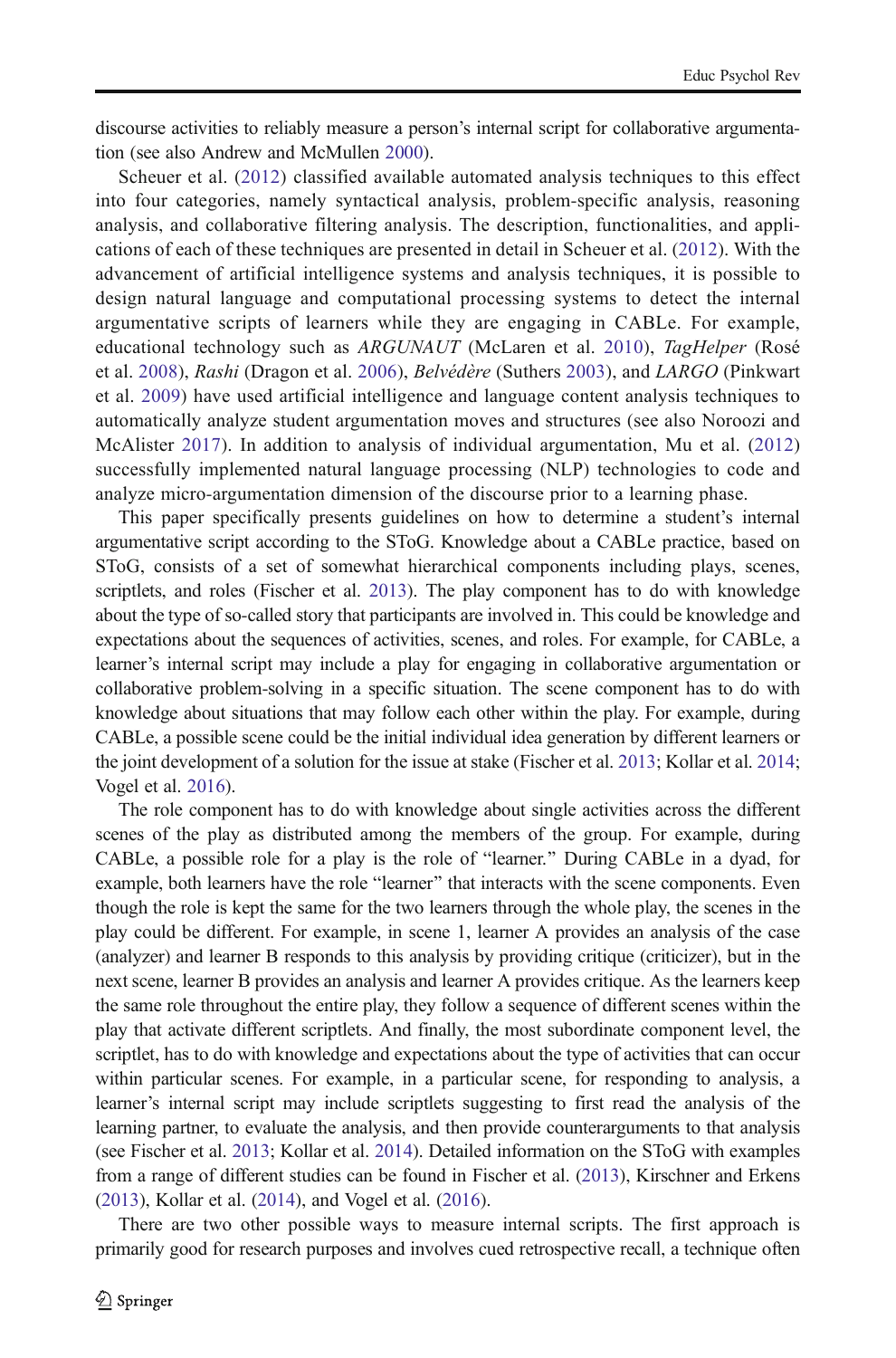used in eye-tracking research (Eger et al. [2007](#page-21-0); Van Gog et al. [2005a](#page-24-0)). Based upon the arguments given, this technique involves traditional retrospective reporting and cueing based upon the persons own actions. According to Van Gog et al.  $(2005b)$  $(2005b)$ , "[I]n cued retrospective reporting, participants are instructed to report retrospectively on the basis of a record of observations or intermediate products of their problem-solving process, which they are shown to cue their memories of this process. This is known to lead to better results because of less forgetting and/or fabricating of thoughts than plain retrospective reporting (Van Someren et al. [1994](#page-24-0)). More important…cued retrospective reporting based on a cue that shows participants' actions might lead to more actions being reported, without losing the retrospective nature and its associated information types." (p. 238).

In this way, the researchers can gain insight into the underlying internal scripts used by the respondents. The second approach involves a two-step expert modeling procedure similar to Jarodzka et al.'s eye movement modeling examples known as EMMEs (see Jarodzka et al. [2010](#page-21-0); Van Gog et al. [2009](#page-24-0)). In this approach, first expert argumentation schemas are collected, here with respect to the argumentation used in a specific case. These expert schemas are then studied and discussed retrospectively with the experts much in the same way as this is done in expert visualization studies. In EMME research, videos of experts carrying out a problem solving task are seen as models of how the task should be carried out. Rather than simply making use of an expert's natural performance on these tasks, the expert is asked to recreate her/his behavior didactically, that is, to imagine explaining to someone who knows little of the process and telling her/him what the argumentation used was based upon and deliberately doing it. These expert argumentation schemata would then be used as baseline for real-time comparison with the schema used by the novice. In this way, it would be possible to measure the (development) of the novice's internal script.

Below, we explain how to use adaptive external support by taking into account learners' internal scripts in order to scaffold second-order argumentation competence.

# Adaptive External Support for Collaborative Argumentation-Based Learning

The second step for aiding in acquiring argumentation competence is providing adaptive external support at the individual and the group level based on the components of the internal scripts determined during CABLe, as external scripts will only be effective when they trigger the accompanying specific collection of internal script components (Fischer et al. [2013](#page-21-0)). Two different types of scripts can be distinguished.

One script type deals with recurrent aspects of a situation that can be generalized to other situations and thus can be presented as an instruction prior to a class or task of argumentation (see Van Merriënboer and Kirschner [2013](#page-24-0)). This type of script typically includes the rules of argumentation designed as an expert model based on the desirable structure of the argument patterns (see Scheuer et al. [2012](#page-23-0)). The main purpose of such scripts is to target aspects of argumentation that are almost always present, such as that a claim must always be backed up with evidence. As discussed, for various reasons (e.g., pressure in a real-time situation and the ill-defined nature of argumentation; social, emotional, and individual perception of argumentation; the dynamic nature of collaborative argumentation), even when the rules are given prior to a class or task, learners might still follow different patterns of argumentation during actual discourse. In this case, automated analysis would be necessary during actual discourse to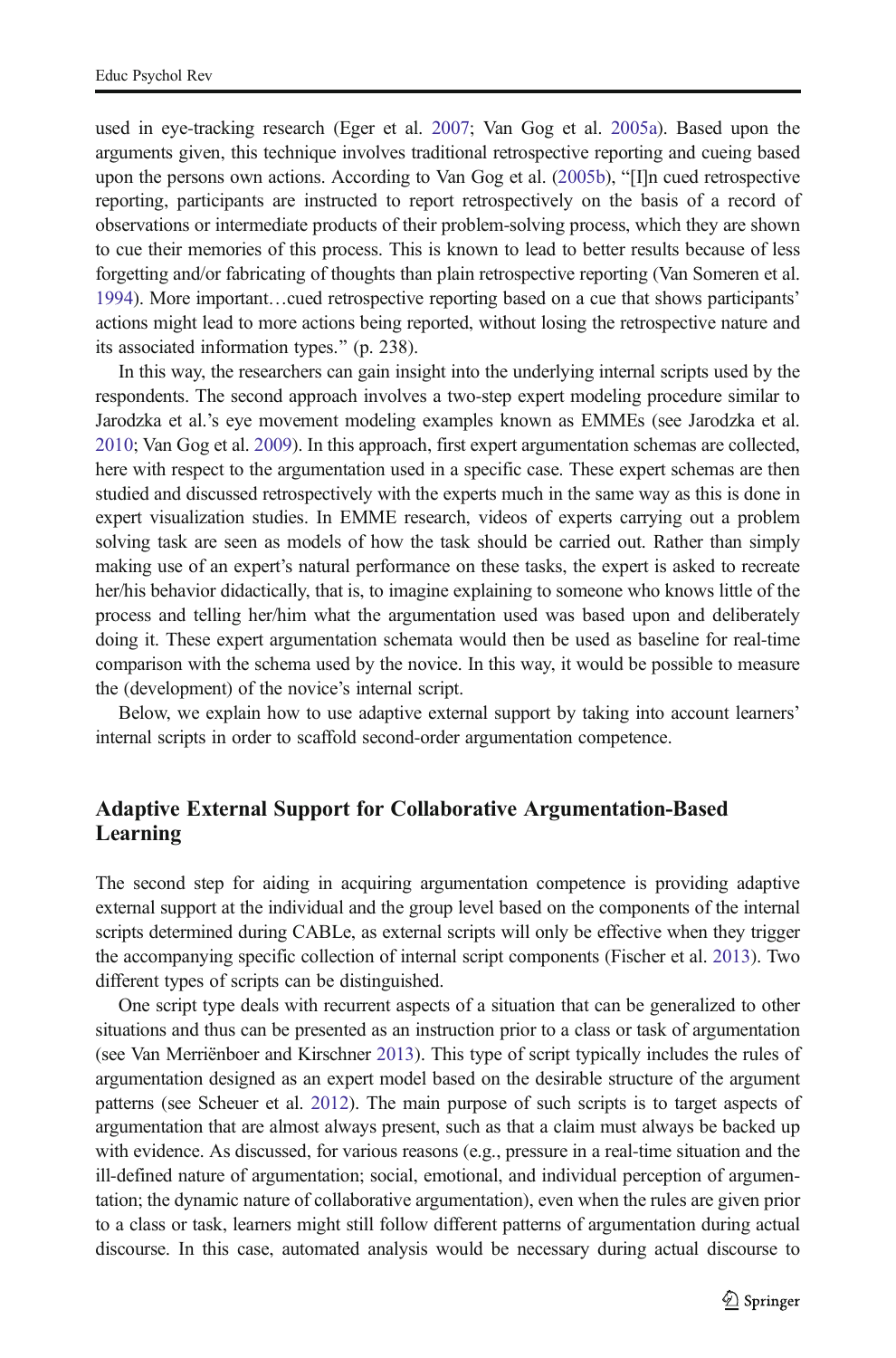detect rule violations. Feedback authoring tools could then alert students when a violation of the valid argumentation model was found (e.g., Here you don't back up your claim. How can you solve this?).

The other script type deals with nonrecurrent situation-specific aspects (Kester et al. [2001](#page-21-0); Van Merriënboer and Kirschner [2013\)](#page-24-0) that are not typically repeated regularly during CABLe (e.g., Here your opponent just used the logical inverse of the original statement. Is this allowable?). Such aspects may just happen once during the discourse and therefore are called "nonrecurrent situation-specific aspects."

As discussed, according to the SToG, each learner's particular activity during CABLe is guided through a (re)configuration of existing internal script components including play, scenes, roles, and scriptlets. In line with the SToG, we provide some examples below of how feedback authoring tools can offer adaptive support based on the components of the determined internal scripts during CABLe.

Application of the Script Theory of Guidance for Realization of Adaptive External Support for Collaborative Argumentation-Based Learning In this section, based on the SToG, we specifically focus on the typology of different types of external support (instruction) that can be adapted to different kinds of configurations on the internal script side. Based on the SToG, which assumes its components to be flexible and interactive, when a learner has selected a certain play in a given situation (such as collaborative argumentation or collaborative problem-solving), this "selected" play yields expectations about the phases of the CABLe situation (i.e., the knowledge of which is stored in "scenes"), and the selection of a particular scene yields expectations about activities that are likely to be shown by different actors in the play (i.e., the scriptlet and the role components). When one single activity for which knowledge can be represented in a scriptlet is missing during CABLe (e.g., the learner does not provide warrants to claims), this could be a sign that a certain internal script component is lacking in the learner's repertoire (i.e., the learner does not know that a claim needs to be warranted or does not know how to provide warrants to claims), or that a functional play in the learner's repertoire is not yet enacted.

When a single activity for which knowledge can be represented in a scriptlet is repeatedly missing in a certain play, then possible assumptions are that the scriptlet is just not associated with the play or the scriptlet is not at the learner's disposal. So, even though the learner might be capable of describing or enacting that activity, that activity might not be demonstrated during learning. In such a case, a reminder could help the learner to enact that activity. Another assumption is that a certain scriptlet is repeatedly missing in a certain play because a certain internal play might not be in the repertoire of the learner. In such a case, a direct instruction by the feedback authoring tool is likely to work better than a reminder instruction. When a certain internal script component is not part of the learner's repertoire (i.e., a lack of knowledge about the particular scriptlet is observable or discernible), adaptive support would mean that "direct instruction" will need to be given explaining how this activity is to be enacted (e.g., Here you don't provide warrants for your claim. Warrants are the underlying assumptions that connect your data to your claim. You need to provide one or more for your claim). When a single activity for which knowledge can be represented in a scriptlet is sometimes available and sometimes missing in a certain play, then we can assume that a certain internal script is in the repertoire of the learner but that it is sometimes not enacted (for whatever reasons: group pressure, focusing on task completion, situational, relational, cognitive, emotional,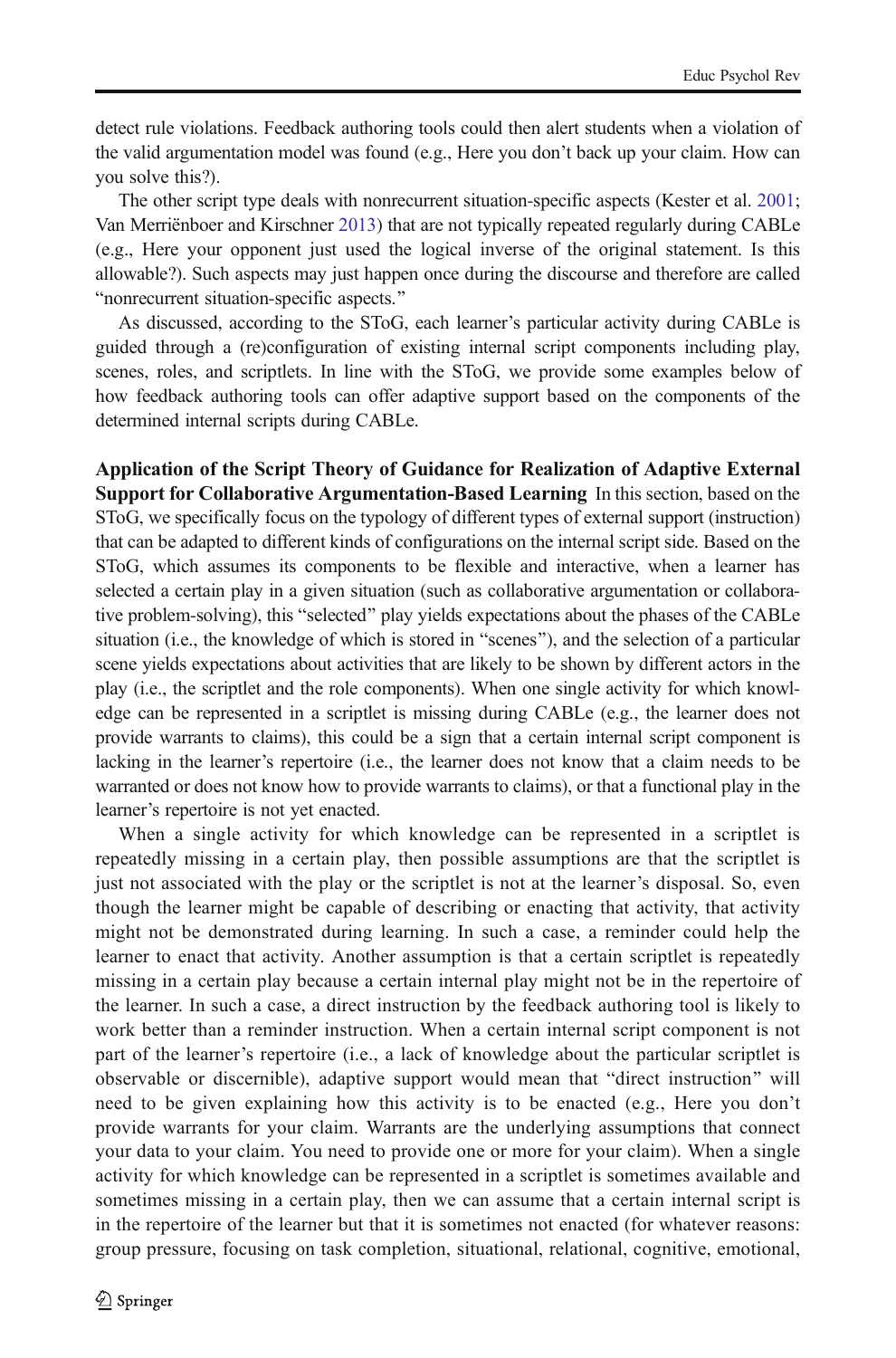and social barriers during CABLe, etc.). Therefore, in such a case when the play is part of the repertoire of the learner but not enacted, a reminder instruction (e.g., Here you forgot to provide warrant(s) for your claim. How can you solve this?) by the authoring tool would work better than a direct instruction. For this situation, adaptive support would mean that the learner will need only to be pointed to this "suboptimal" selection of the scriptlet that is associated with the play.

Such direct and reminder instructions can be realized for several other nonenacted internal script components during CABLe, such as the situation when a certain scriptlet is missing with regard to providing grounded and qualified claims, responding to counterarguments, generating multiple arguments, analyzing, integrating, and extending the arguments, and/or engaging in transactive argumentation (see Noroozi et al. [2012](#page-22-0) for a list of CABLe activities). Since CABLe also includes group activities, the reminder and direct instruction can sometimes be given to all members of a learning group at the same time rather than only to individual members of a group. This is the case when most or all group members have a dysfunctional play or lack of knowledge, for example of how to build reasoning on the reasoning of other group members during CABLe (see Teasley [1997\)](#page-23-0). In such a case, a direct instruction that can be sent to all group members could be a message that they need to engage in high-level transactive argumentation during CABLe An example of a reminder instruction here could be a message that just alerts members of a group to build on the reasoning of others group members (e.g., Did you forget to integrate one another's arguments?).

When a functional play is in a learner's repertoire and is adequately enacted during CABLe (i.e., a certain expected scriptlet is observed), it might be beneficial to receive a reminder instruction with positive feedback indicating that the learner is doing it right. For example, when a learner provides grounded claims a couple of times during CABLe, the feedback authoring tool can send a positive message indicating that the learner has adequately grounded claims according to the rules of argumentation (e.g., Good job with providing grounded claims). This would encourage the individual learner always to provide grounded claims. These types of positive feedback could not only be given to individual learners but also to the members of a learning group at the same time when they engage in fruitful CABLe, such as engaging in transactive collaborative argumentation according to the rules of argumentation (e.g., Good job with building on the reasoning of one another's contributions). Of course, such reminders for positive feedback should not be overused: such prompts, if used too frequently, might distract students from engaging in actual CABLe.

One challenge for the realization of adaptive scripting on the basis of the SToG is how to clarify whether the lack of a certain scriptlet component is due to (a) the lack of a certain internal script component which is not part of the learner's repertoire  $or$  (b) a functional play that is in the repertoire of the learner yet not enacted. In such a case, our suggestion is to rely on the continuous assessments of the performance of the learner during CABLe (e.g., with the aid of the authoring tool) that are diagnosed by the underlying system algorithms. When a certain scriptlet is repeatedly missing in a certain play, then we can assume that a certain internal play is not in the repertoire of the learner. In such a case, a direct instruction by the feedback authoring tool would work better than a reminder instruction. When a certain scriptlet is sometimes available and sometimes missing, then we can assume that a certain internal script is partially present in the repertoire of the learner but that at times, due to situational, motivational, relational, or other factors, it would not be enacted. In such a case, a reminder instruction by the authoring tool would work better than a direct instruction.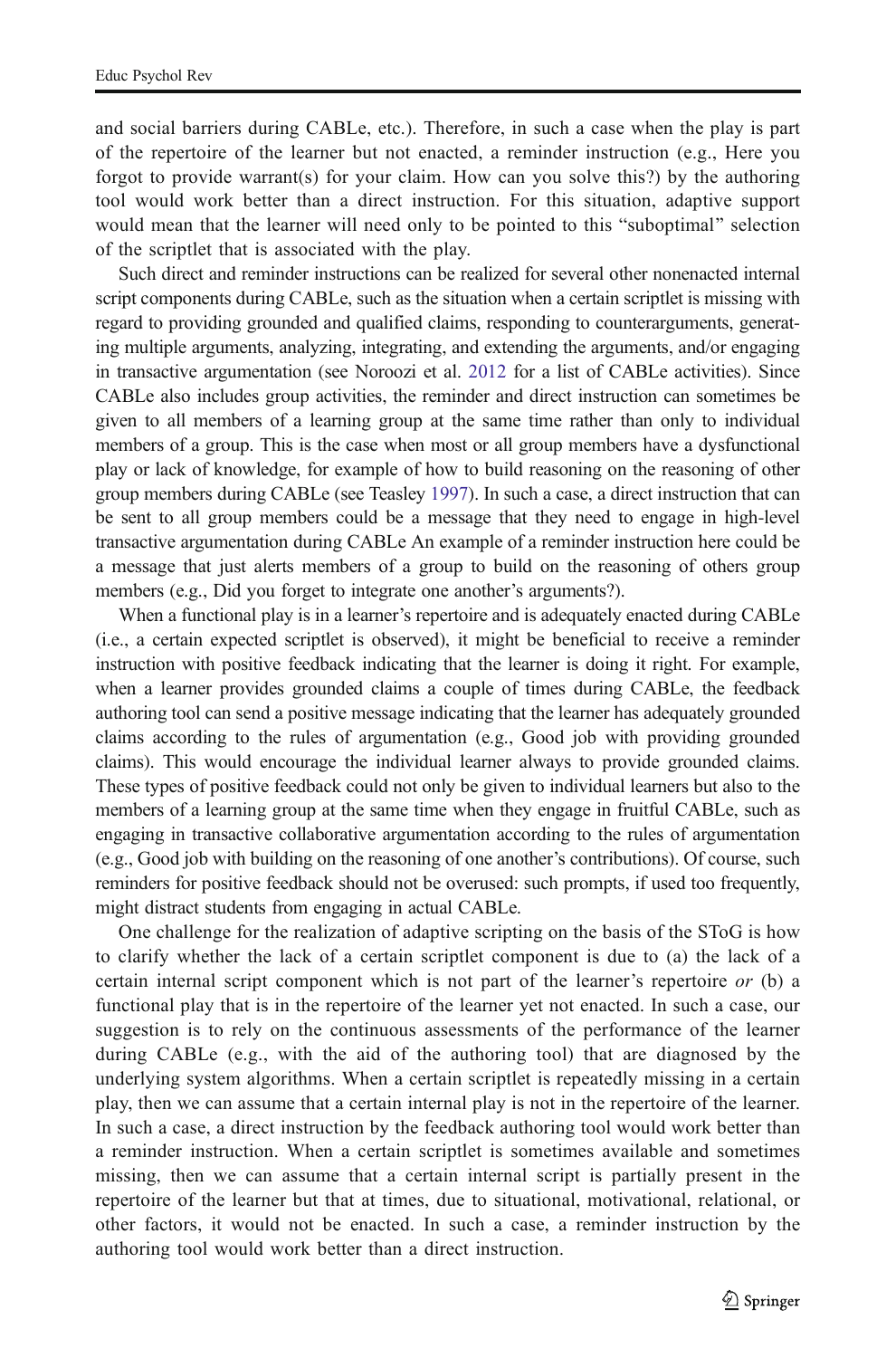In the following section, we explain how to implement adaptive external support by taking into account the current level of internal argumentative scripts of the individual learners in such way as to promote the transfer of argumentation in similar situations.

## Adaptive Fading of the External Support

The third step for acquiring and applying argumentation competence in similar situations is to provide learners with adaptive fading of the external support so that they can develop their own internal argumentative scripts. Providing learners with automatic adaptive feedback alone does not guarantee successful application of argumentation competence in similar situations when external support is no longer available. Based on the SToG, the hypothesis is that learners first need to be supported by adaptive external support to develop their corresponding internal script components, with repeated application to internalize external support (acquisition), and then, they need the opportunity to practice and apply their newly developed internal script components for regulating their activities, to use their internal argumentative script in similar situations (consolidation). Such adaptive support is particularly effective for learners when the idiosyncratic approach becomes similar to the external script. Based on this hypothesis, the process of internalization of scripts can be divided into two steps: acquisition and consolidation. When learners are supported by adaptive external support to acquire corresponding script components, the results of such internalization of script components can be seen as acquisition. When learners have already developed an internal script component, the result of the application of this internal script component can be seen as consolidation that mostly depends on selfregulated application of script components. The internalization of the external script and the further development of one's own internal script can best be achieved if and when the learner is aware of the corresponding activities and the underlying reasoning behind the activities (Fischer et al. [2013](#page-21-0)); otherwise, it becomes a procedure aiding the student at that moment and will not be transferred to other relevant situations. When students are aware of the importance of the external script elements presented through scaffolding, it is more likely that they will internalize the corresponding script and, in this case, the externalization of scripts (consolidation) would become easier. Fading external script components is a way to provide learners with the opportunity to practice their newly developed skills with the aim of regulating their activities and consolidating their internal scripts.

Fading is an integral part of scaffolding that allows learners to take over control of their cognitive activities and to initiate and adapt the corresponding learning activities themselves for acquisition of skills such as argumentation (Wecker and Fischer [2011](#page-24-0)). Fading instructional support relies on the position that, when the learner is able to carry out the required action, the support should be gradually reduced until it is no longer needed (see Van Merriënboer and Kirschner [2013\)](#page-24-0). Fading is not restricted to one specific pedagogy and has been studied, for example, with regard to collaborative learning (Bouyias and Demetriadis [2012](#page-21-0); Tsovaltzi et al. [2012;](#page-24-0) Wecker and Fischer [2011](#page-24-0)), inquiry learning (McNeill et al. [2006\)](#page-22-0), learning for conceptual change (Biemans and Simons [1996](#page-21-0)), and worked examples (Renkl and Atkinson [2003](#page-23-0); Van Gog and Rummel [2010](#page-24-0)). Although scientific evidence demonstrates effectiveness of fading for learning in some studies (e.g., Renkl et al. [2004;](#page-23-0) Tsovaltzi et al. [2010](#page-24-0)), results that are mixed (e.g., Leutner [2000](#page-22-0); McNeill et al. [2006](#page-22-0)) and even disappointing (e.g., Bouyias and Demetriadis [2012](#page-21-0); Wecker et al. [2010\)](#page-24-0) are reported as well. In the following section, we explain these inconclusive results for various fading instructional scaffolds in CABLe situations.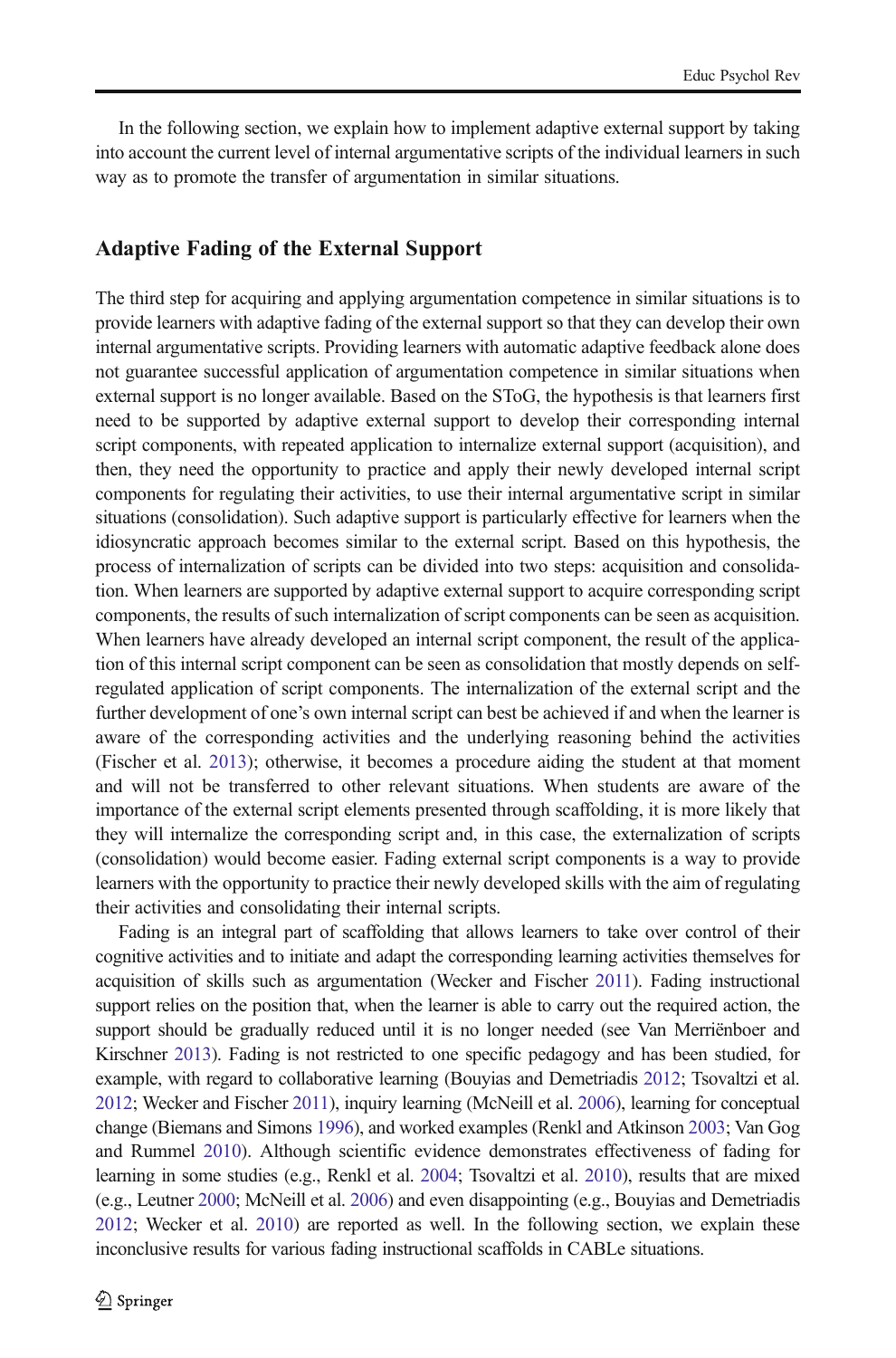Fading Scaffolds for Collaborative Argumentation-Based Learning To date, various approaches have been used for fading instructional support for CABLe. These approaches include fading through time control (McNeill et al. [2006\)](#page-22-0), based on learning phase progression (Lee and Songer [2004\)](#page-22-0), based on number of posted messages (Bouyias and Demetriadis [2012](#page-21-0)), and based on number of information search strategy clues (e.g., Wecker et al. [2010](#page-24-0)). Mixed results have been achieved for these fading scenarios. For example, McNeill et al. ([2006](#page-22-0)) showed that when support is faded over time, students provide stronger explanations themselves in terms of their reasoning compared to the continuous support group. On the other hand, Wecker et al. [\(2010\)](#page-24-0) found that fading controlled by the number of information searches during discourse was not successful in terms of internalization of the external script. The authors attributed this to the fact that fading was not based on actual quality of the discourse processes. Bouyias and Demetriadis ([2012](#page-21-0)) found that fading controlled by the number of posted messages during discourse did not yield better acquisition of argumentation competence than continuous script support or peer-monitoring support. Students in the peermonitoring group acquired higher levels of argumentation competence than those in the continuous script support group. The same was true with regard to domain-specific knowledge acquisition. In other words, students in the peer-monitoring group outperformed students in the fading and continuous support groups. Furthermore, in a study by Lee and Songer ([2004](#page-22-0)), fading that was controlled by the learning progression phase during discourse yielded a lower quality of reasoning explanations than continuous support. A study by Vogel et al. [\(2015](#page-24-0)) also found that the adaptable argumentation script did not lead to any better outcome than the highstructured and low-structured scripts during collaborative work on mathematical tasks. However, in adaptable argumentation script condition, self-regulation skills were a significant positive predictor for argumentation skills.

Fischer et al. [\(2013\)](#page-21-0) as well as Wecker and Fischer [\(2011](#page-24-0)) do not consider these inconclusive and disappointing results surprising. They argue that fading can be an effective approach only when the design of components of external support are based on the learners' internal script components in such a way as to secure continuous application of the suggested strategy even after the external script components are faded out. In CABLe, external script components could be faded to enhance self-regulated learning and to avoid cognitive overload in overly scripted collaborative tasks, provided that the fading procedure is tuned to the level of internal script components of the learners (Dillenbourg [2002](#page-21-0); Jermann and Dillenbourg [2003](#page-21-0)). Wecker and Fischer [\(2011\)](#page-24-0) argue that fading of the instructional script alone does not automatically guarantee successful transfer of the learning responsibility and control from the environment to the learner. This is because learners need to dynamically reconfigure their internal script components as a response to changing situations, and their individual goals to continue acting in accordance with the strategy suggested by the external script (see also Fischer et al. [2013](#page-21-0)). Therefore, fading itself should be supported by other complementary approaches that can secure the continuous application of the targeted activities even after the support is faded out.

Complementing Fading for Collaborative Argumentation-Based Learning To date, only limited approaches have been proposed to complement fading for internalizing and securing continuous application of CABLe strategies (as suggested by external scripts) by learners themselves. The most prominent recent approach is the use of adaptive fading (e.g., Kumar et al. [2007](#page-22-0); Tsovaltzi et al. [2010](#page-24-0); Vogel et al. [2015\)](#page-24-0). When the continuous application of a strategy (as suggested by external instructional support) is guaranteed, adaptation and adjustment of the strategy through fading is necessary for internalization of the external script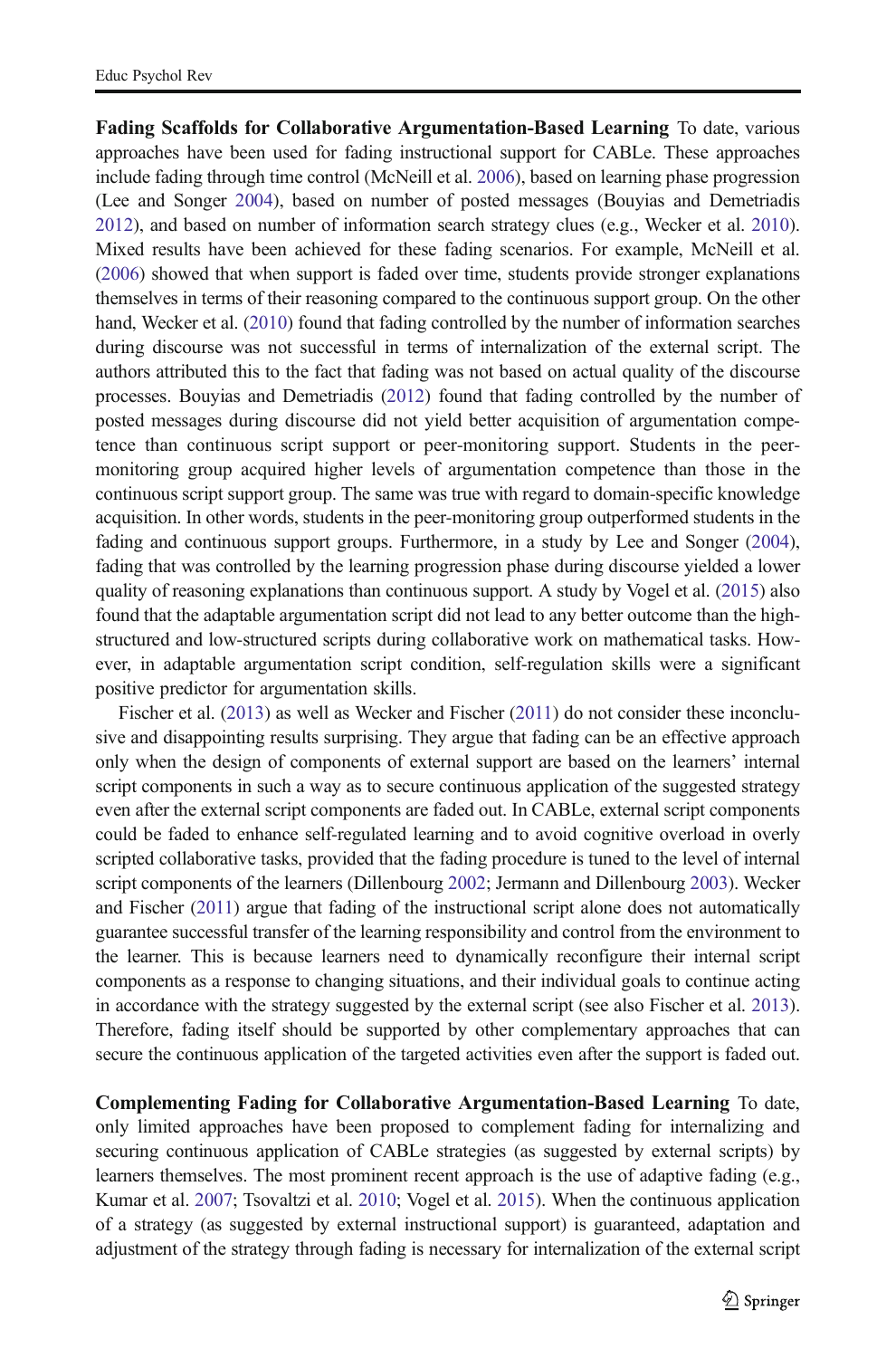and enhancement of the internal script development. That is why, in an empirical study by Tsovaltzi et al. ([2010](#page-24-0)), the conclusion was drawn that adaptive fading in which external script components are continuously adjusted to the quality of discourse activities can be much more effective than fixed regimes for the development of learners' internal script components. As discussed, adequate and proper diagnosis of the discourse and situation is essential for realization of adaptive fading.

Although adaptive fading might be a good strategy for fostering acquiring argumentation competence in the rather short term (e.g., Kumar et al. [2007](#page-22-0); Tsovaltzi et al. [2010\)](#page-24-0), there is no evidence for longer-term effects of adaptive fading on developing an internal script, and for application of the acquired argumentation competence in similar learning situations. We argue that, although adaptive fading may foster the transfer of the learning responsibility and control from the environment to the learner in a particular situation (see Wecker and Fischer [2011\)](#page-24-0), it alone does not guarantee a successful application of the acquired competence in comparable situations. There could be a situation in which adaptive fading leads to successful internalization of the external script (see Kumar et al. [2007;](#page-22-0) Tsovaltzi et al. [2010](#page-24-0)); however, fading something that is not fully understood or has not fully been learned but is still internalized in a particular situation cannot be sufficient for fostering independent learner application of the targeted activities in the long run. We thus need to make sure that adaptive fading targets both internalization of the external script (i.e., acquisition) and development of the internal script (i.e., consolidation). To this end, we propose using peer assessment, automatic response support tools, and (adaptable) self-assessment when using adaptive fading to make sure that the learners actually understand and learn (i.e., achieve consolidation as well as acquisition) the targeted activities as suggested by external support.

Peer Assessment Fading Approach (Indirect Feedback) Peer assessment has been considered as a powerful instructional practice to enhance both students' motivation and argumentation quality (Gabelica et al. [2012;](#page-21-0) Nelson and Schunn [2008\)](#page-22-0). Receiving feedback from learning peers with the same motivational needs and also giving them feedback in a reciprocal manner are important aspects of learning processes during CABLe. Peer assessment provides students with the opportunity to broaden and deepen their thinking and understanding when they compare their own line of reasoning and arguments with those of others (Nelson and Schunn [2008;](#page-22-0) Yang [2010\)](#page-24-0).

Peer assessment can be used as a sort of indirect feedback for adaptive fading to make sure that learners have actually learned the targeted activities that have been externally supported. Using feedback from learning partners in a group can be a suitable approach to adjusting adaptive support and informing learners about their current state and progress. In such an approach, contributions from learning partners can also be used as input for self-assessment and reflecting on what contributes to high-quality performance during CABLe. That is likely to be the reason why, in a study by Wecker and Fischer [\(2011\)](#page-24-0), fading the external script fostered acquisition of argumentation, since the argumentation strategy suggested by the external script was monitored by the learning partner. Peer assessment for adaptive fading has other advantages as well: for example, it helps students engage in collaborative discourse by unveiling the disapproval of conflicting arguments (Wecker and Fischer [2011\)](#page-24-0).

Although scientific literature highlights the importance and the features of high-quality peer assessment for argumentation quality (see Nelson and Schunn [2008](#page-22-0); Tsai and Chuang [2013](#page-23-0)), peer assessment can be challenging, especially with regard to constructing high-quality feedback in CABLe settings (see Noroozi et al. [2012](#page-22-0)). There could be several reasons for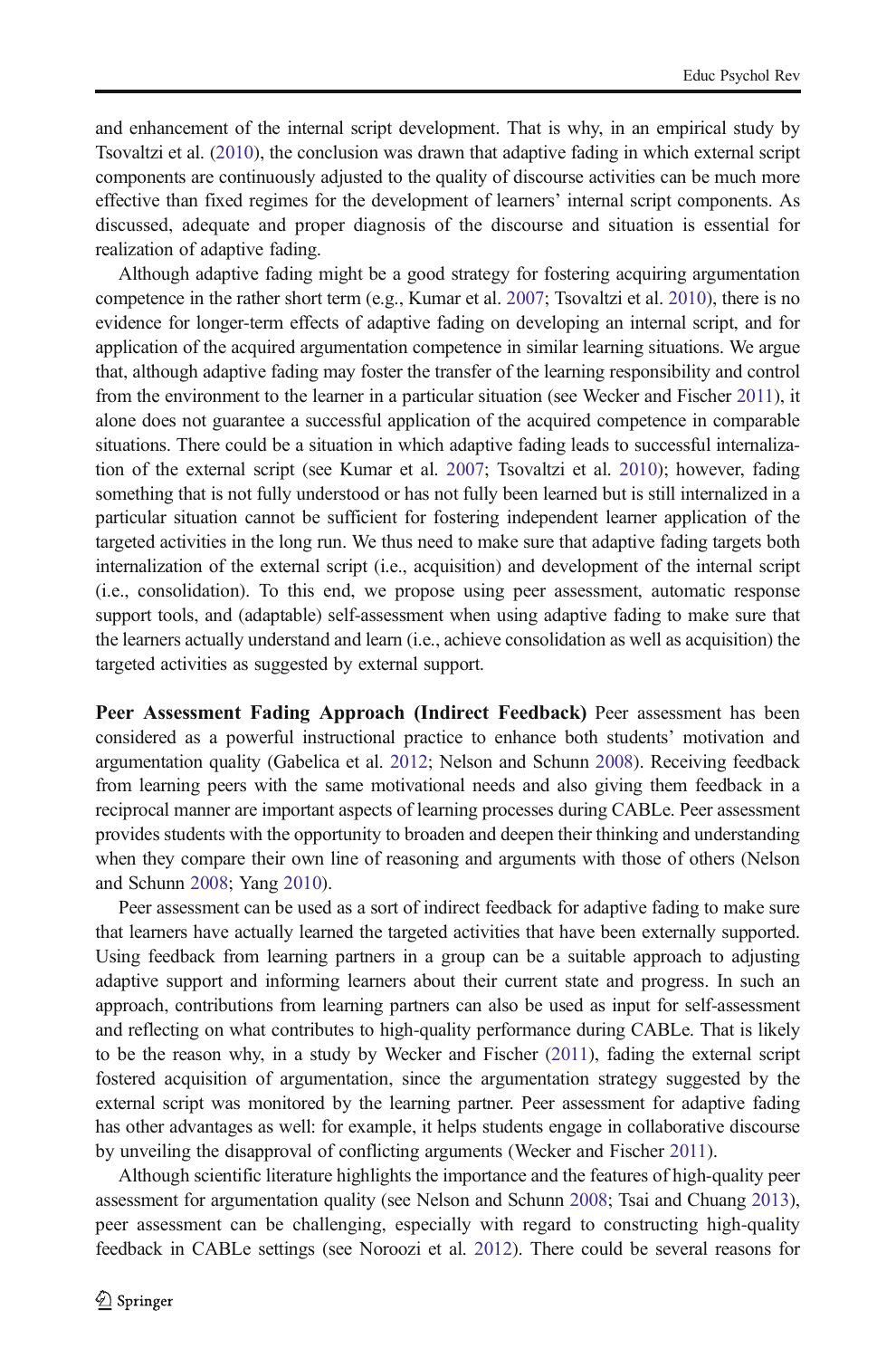this. First, peer assessment requires high-level cognitive processing (King [2002\)](#page-21-0), and this may not happen intrinsically (Kollar and Fischer [2010](#page-22-0)). Second, there are psychological, emotional, and social barriers to peer assessment during CABLe that may cause assessment to remain at the surface level and lack well-founded arguments for promoting critical thinking and deep and elaborative learning. For example, some students would be reluctant to oppose and disagree with their learning peers, while others may not appreciate being challenged themselves. Furthermore, less assertive students may avoid giving critical assessment merely due to the (negative) competitive and disagreement aspects of the critique (Nussbaum et al. [2008\)](#page-22-0). Last but not least, not all students fully trust in the competence of their learning peers to evaluate their work (Kaufman and Schunn [2011\)](#page-21-0). Distrust in the quality of the peer assessment of learning peers may not only impede learning but also create a negative perception that can even evoke negative emotional responses and further complications during CABLe (Cheng et al. [2014\)](#page-21-0). Lack of trust among learning partners can be minimized by using multiple raters instead of just one, as well as assigning and rotating the roles of students in the group (see Cho and Schunn [2007\)](#page-21-0). This might reduce the provocation of the negative perceptional and emotional responses to the feedback, which is a factor that impedes learning (Cheng et al. [2014;](#page-21-0) Hanrahan and Isaacs [2001](#page-21-0); Shute [2008\)](#page-23-0). These challenges point to the need for additional instructional strategies to complement fading in CABLe settings. Additional complementing strategies for fading external support is needed in CABLe environments to fully safeguard effective peer assessment.

Fading Approach Through Automatic Response Support Tools (Direct Feedback) One approach to coping with challenges inherent to peer assessment for complementing adaptive fading is to provide direct feedback for adoption of scaffolds according to the rules of argumentation through automatic response support tools. Such an approach could diminish the risk of distrust and low-quality peer assessment by the learning peers. The use of automatic diagnostic tools is an approach to using adaptive fading to ensure that learners have actually learned the targeted activities as suggested by external support during CABLe. Such tools can determine to what extent, when, and how support can be faded during discourse activities. Wecker and Fischer ([2011\)](#page-24-0) propose employing diagnostic tools based on standard methods such as recall measures and reaction times, or advanced methods such as computer-linguistic tools (Mu et al. [2012\)](#page-22-0) or script formalization (Hernandez-Leo et al. [2010](#page-21-0)). The type of support should, however, be attuned to students' competence in constructing valid arguments and engaging in discourse activities according to the rules of argumentation.

(Adaptable) Self-Assessment Fading Approach One approach to coping with challenges inherent to peer assessment and automatic response support tools for complementing adaptive support is to give students freedom to control the type and amount of support based on their self-perceived needs (Vogel et al. [2015\)](#page-24-0); this might be beneficial for their self-regulated learning (Järvelä and Hadwin [2013\)](#page-21-0) as well. This approach, which can be used for adaptive fading and ensuring that learners have achieved the targeted argumentation activities, is to let learners influence the fading process and to switch parts of the support on and off (see Vogel et al. [2015](#page-24-0)) according to estimation of their own competence level (Järvelä and Hadwin [2013](#page-21-0)).

One way to realize such an approach is to provide learners with the opportunity to control the amount and the timing of support that they would like to receive (i.e., flexible support) during discourse activities. This means that the support should be adaptable, and given to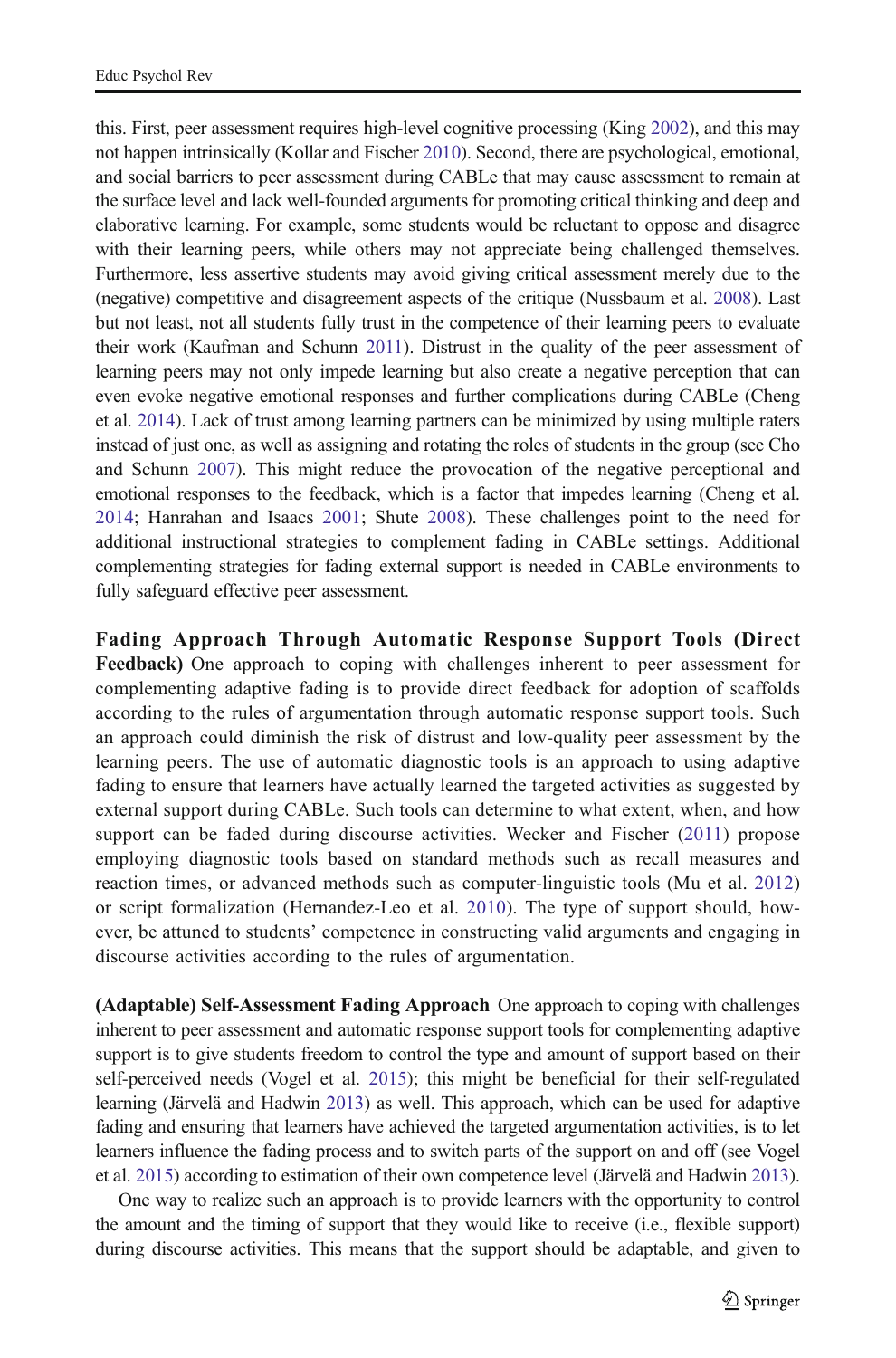learners when they feel the need for such support. For example, if not sure whether the provided argument is valid, a learner can check by clicking on the feedback support button which then automatically checks if the provided argument is valid and, if not, explains why this is the case. This makes the feedback more adaptable based on the needs of each individual learner. Furthermore, it prevents frustration and over-scripting since learners can only ask for feedback when they feel that they need support.

In the scientific literature, there are some critical views that giving students full control over the amount and the timing of support that they would like to receive during CABLe can be troublesome. Kirschner and Van Merriënboer [\(2013](#page-22-0)), for example, argued that learners typically lack the capacity to appraise both the demands of the task and their own learning needs in relation to that task for choosing appropriate instruction and support, resulting in misregulating their learning, exerting control in a misguided or counterproductive fashion, and not achieving the desired result. The authors explained that this could be due to the lack of necessary knowledge and standards by which to monitor and judge their learning state. The other problem for the learner in the control approach is that learners often choose the learning activities that they prefer, yet what they prefer is not always what is best for them. Furthermore, there is a paradox of choice, meaning that the more options learners have to choose from, the harder and the more frustrating it is to make the choice. Kirschner and Van Merriënboer ([2013](#page-22-0)) have supported these arguments with a wealth of theoretical and empirical evidence. Apart from these problems for the learner-in-control approach, the success of adaptable support depends on learners' metacognitive skills. In study by Vogel et al. ([2015](#page-24-0)), it was found that only learners with high levels of self-regulation skills are able to benefit from the opportunity for adaptable support. This implies that not all learners can benefit equally from adaptable support (see Vogel et al. [2015\)](#page-24-0).

These concerns about adaptable support have consequences for complementing adaptive support through an adaptable fading approach for second-order argument scaffolding. It is therefore important to seek a balance in providing learners with control over the type and amount of support they receive during CABLe based on their self-perceived needs. Adaptable support (self-assessment) for the fading approach for students during the CABLe should be combined with other approaches, such as automatic response support tools (direct feedback) and peer assessment (indirect feedback), to ensure the most effective approach to the adaptive fading support mechanism. Furthermore, scientific evidence shows that both self-assessment (see Fastré et al. [2010,](#page-21-0) [2014\)](#page-21-0) and peer assessment (see Panadero et al. [2013;](#page-22-0) Schunn et al. [2016](#page-23-0)) work better when the assessors receive clear criteria such as a rubric form on which to base their assessment. Therefore, for a valid assessment it would be wise to provide students with a list of criteria that should be taken into consideration for (adaptable) self-assessment and peer-assessment during CABLe.

#### Conclusions and Future Research Agenda

We have argued that most of the available computer support systems for CABLe have been designed for stimulating argumentation and interactive discussions among learners in a group for acquiring a complex cognitive skill (i.e., first-order argument scaffolding). There is no systematic evidence, and hence no knowledge, of whether such scaffolds can help students acquire argumentation competence that can be transferred for dealing with new comparable tasks (i.e., second-order argument scaffolding). We have also argued that the focus of computer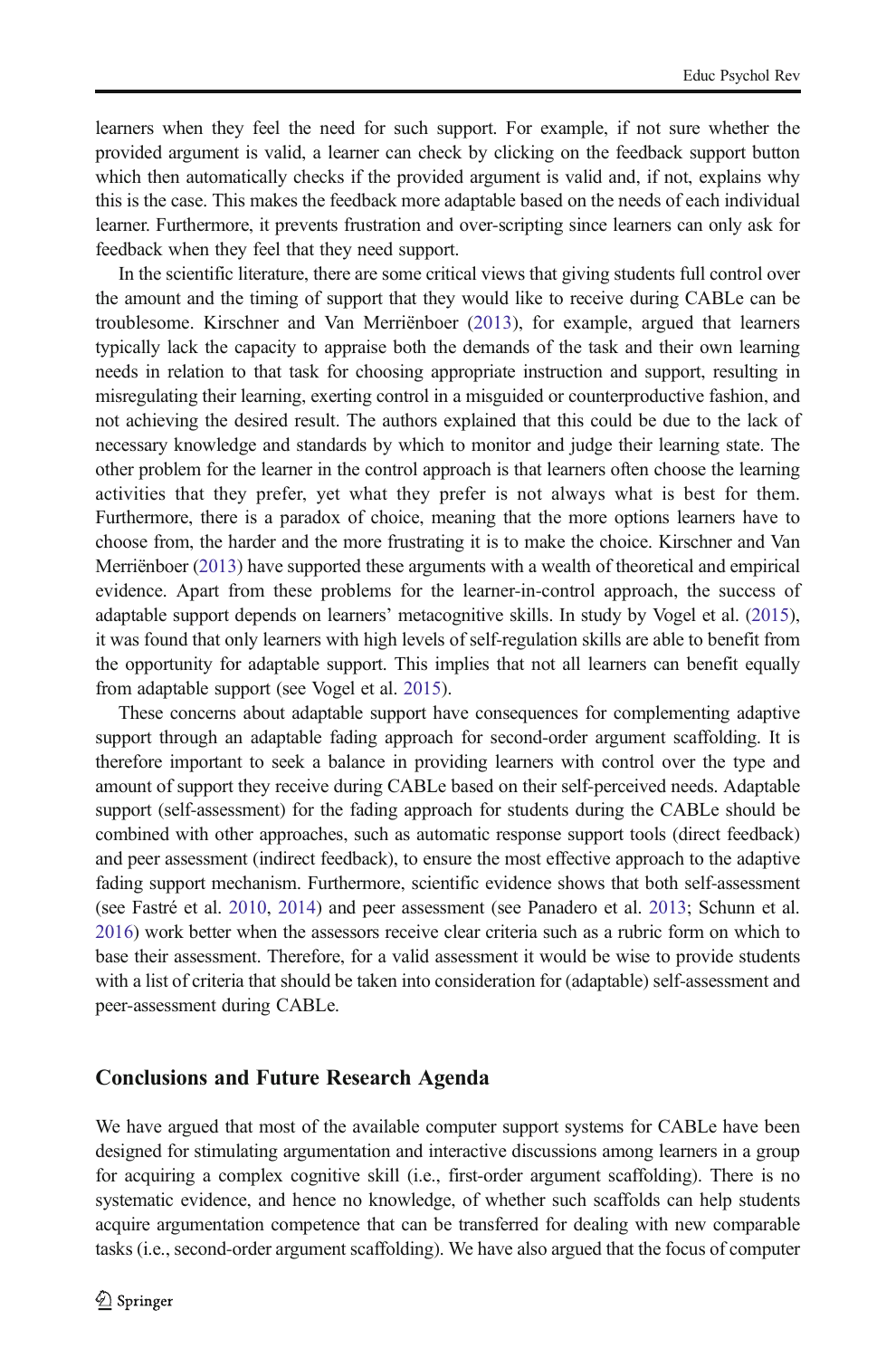support systems for CABLe should be expanded: from the study of first-order scaffolding alone, to including the study of second-order scaffolding as well.

Both arguments above are based on the synthesis of a wealth of literature in this field, not on the basis of profound empirical findings. For example, due to the general nature of argumentation, which is apparent in linguistics, philosophy, psychology, and education, there could be sparse empirical findings on second-order argument scaffolding which have not been seen and reviewed by the authors of this manuscript. We therefore acknowledge that some of our arguments are not empirically grounded, and we thus propose an empirical research agenda for future research in this field as follows.

First, although we argued that second-order argument scaffolding is assumed to include first-order argument scaffolding, this is not certain, and there is no empirical evidence on this assumption. Therefore, empirical research is needed to see whether this hypothesis would be confirmed or not. This could be realized through a quasiexperimental setting in the area of natural sciences with four conditions as follows: (1) no argument scaffolding as control group, (2) first-order argument scaffolding, (3) second-order argument scaffolding, and (4) first- and second-order scaffolding. If our arguments are confirmed through empirical study, educational designers and researchers can then follow our practical approach to design and implement tools for second-order argument scaffolding that can also include the first-order argument scaffolding.

Second, while some empirical findings (e.g., Kollar et al. [2014](#page-22-0); Noroozi et al. [2013](#page-22-0); Stegmann et al. [2012\)](#page-23-0) report positive effects of computer-supported argument scaffolding with regard to argumentation knowledge and/or skills (see Wecker and Fischer [2014](#page-24-0) for a meta-analysis review), as yet there is no evidence, and hence no knowledge, of whether such argument scaffolds can help students acquire argumentation competence that can be transferred by the students themselves to various learning tasks. It would be insightful to design comparable computer-supported argument scaffolds and test them empirically with various learning tasks in the same discipline, in order to see to what extent students can transfer their acquired argumentation for application in similar situations. This could be realized through a quasi-experimental setting with students who are confronted with solving different complex tasks or dealing with various controversial issues over a period of a time in a specific discipline. This could help us test the short-term and long-term transfer effects of the various argument scaffolds for solving various argumentation tasks in the same discipline.

Third, this paper followed the design of the SToG (Fischer et al. [2013\)](#page-21-0) to provide a practical guideline that could facilitate the design and implementation of such computer-supported tools for second-order argument scaffolding. We specifically explained that the process of acquiring self-directed argumentation competence depends on proper diagnosis of the internal argumentative scripts of the learners and provision of adaptive fading support. We proposed various mechanisms for the diagnosis of the internal argumentative scripts of learners and provision of adaptive fading support. It is yet unclear which of these mechanisms should be given priority, and also to what extent these various mechanisms are consistent in an empirical setting. Furthermore, it is not clear to what extent these mechanisms can be implemented from a practical point of view in an ongoing CABLe situation. Therefore, we advise that future empirical research in laboratory settings should focus on the implementation of, and consistency among the outcomes of, various mechanisms for proper diagnosis of the internal argumentative scripts of learners and provision of adaptive fading support accordingly. When the outcomes of these mechanisms are positive then they could be extended to real educational settings with direct practical relevance for educational practice.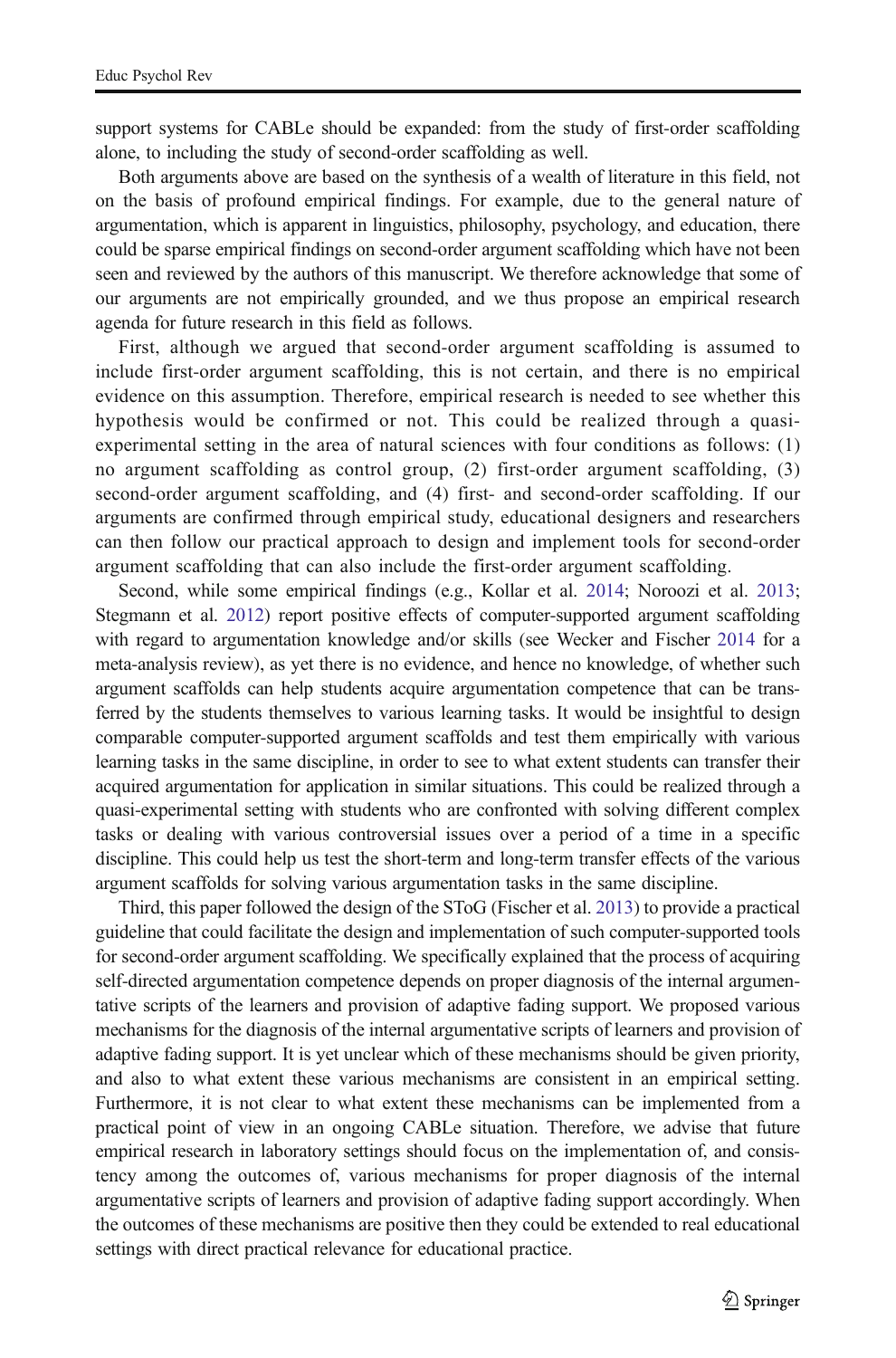<span id="page-20-0"></span>Fourth, we proposed to complement adaptive fading support using self-assessment, automatic response tools, and peer assessment to make sure that the learners actually understand, learn, and apply targeted argumentative activities as suggested by the external support. These complementing approaches for adaptive fading support are not yet fully supported empirically. For example, it is not clear how each of these complementing approaches influences the internalization of external support (acquisition) and the application of the internal script components (consolidation) in similar situations. Future research therefore needs to investigate the extent to which various complementing approaches for adaptive fading influence the acquisition and consolidation of the internal script components of students. This would not only help us provide tailor-made feedback for individuals and groups of learners; it would also clarify how, when, and under what conditions external support should be faded out to foster internalization of external scripts (acquisition) and to secure self-directed acquisition and application of the argumentation competence for consolidation of the internal scripts even after the support is faded out.

Fifth and last, we proposed to combine various complementing approaches to safeguard the most effective mechanism for adaptive fading support for students during the CABLe. This would require future empirical research to compare and contrast direct and interaction effects of various fading conditions on development of the internal script, acquisition of argumentation competence, and their transfer effects. Future research could also investigate the mediating effects of the internal scripts on the impacts of various fading conditions on acquisition and transfer of argumentation competence and complex cognitive skill acquisition, in order to determine the most feasible and functional fading condition for facilitation of students' argumentation competence development during CABLe as well as their transfer for application in similar situations as second-order argument scaffolding. Quasi-experimental settings can be designed with various adaptive fading support such as peer assessment, automatic response tools, and adaptable selfassessment to test which one of these mechanisms help learners actually understand, learn, and apply targeted argumentation activities in similar situations.

Open Access This article is distributed under the terms of the Creative Commons Attribution 4.0 International License (http://creativecommons.org/licenses/by/4.0/), which permits unrestricted use, distribution, and reproduction in any medium, provided you give appropriate credit to the original author(s) and the source, provide a link to the Creative Commons license, and indicate if changes were made.

#### References

- Andrews, R. (2010). Argumentation in higher education. Improving practice through theory and research. New York: Routledge.
- Andrew, G., & McMullen, L. M. (2000). Interpersonal scripts in the anger narratives told by clients in psychotherapy. Motivation and Emotion, 24(4), 271–284.
- Andriessen, J. (2006). Arguing to learn. In R. K. Sawyer (Ed.), The Cambridge handbook of the learning sciences (pp. 443–460). New York: Cambridge University Press.
- Asterhan, C. S. C., & Schwarz, B. B. (2009). Transformation of robust misconceptions through peer argumentation. In B. B. Schwarz, T. Dreyfus, & R. Hershkowitz (Eds.), Transformation of knowledge through classroom interaction (pp. 159–172). London: Routledge.
- Baker, M. (2003). Computer-mediated argumentative interactions for the co-elaboration of scientific notions. In J. Andriessen, M. Baker, & D. Suthers (Eds.), Arguing to learn: confronting cognitions in computer-supported collaborative learning environments (pp. 47–78). Boston: Kluwer.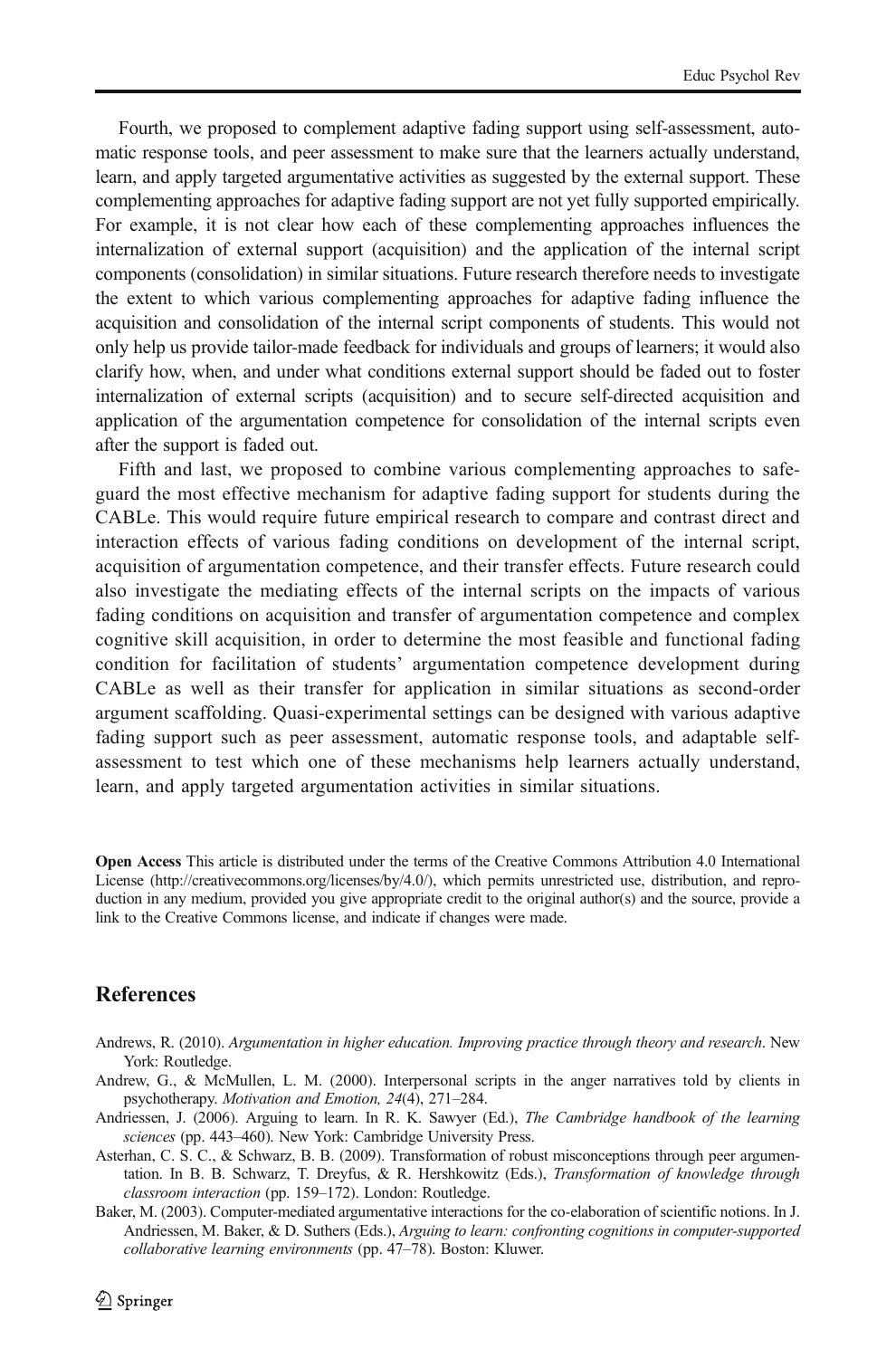- <span id="page-21-0"></span>Baker, M. (2009). Intersubjective and intrasubjective rationalities in pedagogical debates: Realizing what one thinks. In B. B. Schwarz, T. Dreyfus, & R. Hershkowitz (Eds.), Guided transformation of knowledge in classrooms (pp. 145–158). New York: Routledge, Advances in Learning & Instruction Series.
- Baker, M., & Lund, K. (1997). Promoting reflective interactions in a CSCL environment. Journal of Computer Assisted Learning, 13(3), 175–193.
- Biemans, H. J. A., & Simons, P. R. J. (1996). Computer-assisted instruction and conceptual change. Educational Research and Evaluation, 2(1), 81–108.
- Bouyias, Y., & Demetriadis, S. (2012). Peer-monitoring vs. micro-script fading for enhancing knowledge acquisition when learning in computer-supported argumentation environments. Computers and Education, 59(2), 236–249.
- Carmien, S., Kollar, I., Fischer, G., & Fischer, F. (2007). The interplay of internal and external scripts- a distributed cognition perspective. In F. Fischer, H. Mandl, J. Haake, & I. Kollar (Eds.), Scripting computer-supported collaborative learning: cognitive, computational, and educational perspectives (pp. 303–326). New York: Springer.
- Cheng, K. H., Hou, H. T., & Wu, S. Y. (2014). Exploring students' emotional responses and participation in an online peer assessment activity: a case study. Interactive Learning Environments, 22(3), 271–287.
- Cho, K., & Schunn, C. D. (2007). Scaffolded writing and rewriting in the discipline. Computers and Education, 48(3), 409–426.
- De Wever, B., Van Keer, H., Schellens, T., & Valcke, M. (2007). Applying multilevel modelling on content analysis data: methodological issues in the study of the impact of role assignment in asynchronous discussion groups. Learning and Instruction, 17(4), 436–447.
- Dillenbourg, P. (2002). Over-scripting CSCL: the risks of blending collaborative learning with instructional design. In P. A. Kirschner (Ed.), Three worlds of CSCL. Can we support CSCL (pp. 61–91). Heerlen: Open Universiteit Nederland.
- Dragon, T., Woolf, B.P., Marshall, D., & Murray, T. (2006). Coaching within a domain independent inquiry environment. In M. Ikeda, K.D. Ashley, T.W. Chan (Eds.), Proceedings of the 8th International Conference on Intelligent Tutoring Systems (ITS-06) (pp. 144–153). Berlin: Springer.
- Eger, N., Ball, L.J., Stevens, R., & Dodd, J. (2007). Cueing retrospective verbal reports in usability testing through eye-movement replay. In L.J. Ball, M.A. Sasse, C. Sas, T.C. Ormerod, A. Dix, P. Bagnall, & T. McEwan (Eds.), People and Computers XXI - HCI...but not as we know it: Proceedings of HCI 2007 - Volume 1 (129-137). Swindon, UK: The British Computer Society.
- Fastré, G. M. J., van der Klink, M. R., Amsing-Smit, P., & Van Merriënboer, J. (2014). Assessment criteria for competency-based education: a study in nursing education. Instructional Science, 42(6), 971–994.
- Fastré, G. M., van der Klink, M., & Van Merriënboer, J. J. G. (2010). The effects of performance-based assessment criteria on student performance and self-assessment skills. Advances in Health Sciences Education, 15(4), 517–532.
- Fischer, F., Kollar, I., Stegmann, K., & Wecker, C. (2013). Toward a script theory of guidance in computersupported collaborative learning. Educational Psychologist, 48(1), 56–66.
- Gabelica, C., Van den Bossche, P., Segers, M., & Gijselaers, W. (2012). Feedback, a powerful level in teams: a review. Educational Research Review, 7(2), 123–144.
- Ge, X., & Land, S. M. (2004). A conceptual framework for scaffolding ill-structured problem-solving processes using question prompts and peer interactions. Educational Technology Research and Development, 52(2), 5–22.
- Hanrahan, S. J., & Isaacs, G. (2001). Assessing self- and peer-assessment: the students' views. Higher Education Research and Development, 20(1), 53–69.
- Hernandez-Leo, D., Jorrin-Abellan, I. M., Villasclaras-Fernandez, E. D., Asensio-Perez, J. I., & Dimitriadis, Y. (2010). A multicase study for the evaluation of a pattern-based visual design process for collaborative learning. Journal of Visual Languages and Computing, 21(6), 313–331.
- Jarodzka, H., Scheiter, K., Gerjets, P., & Van Gog, T. (2010). In the eyes of the beholder: How experts and novices interpret dynamic stimuli. Learning and Instruction, 20(2), 146–154.
- Järvelä, S., & Hadwin, A. (2013). New frontiers: Regulating learning in CSCL. Educational Psychologist, 48(1), 25–39.
- Jermann, P., & Dillenbourg, P. (2003). Elaborating new arguments through a CSCL script. In P. Dillenbourg (Ed.), Learning to argue (pp. 205–226). Dordrecht: Kluwer.
- Kaufman, J. H., & Schunn, C. D. (2011). Students' perceptions about peer assessment for writing: Their origin and impact on revision work. Instructional Science, 39(3), 387–406.
- Kalyuga, S., Ayres, P., Chandler, P., & Sweller, J. (2003). The expertise reversal effect. Educational Psychologist, 38(1), 23–31.
- Kester, L., Kirschner, P. A., Van Merriënboer, J. J. G., & Baumer, A. (2001). Just-in-time information presentation and the acquisition of complex cognitive skills. Computers in Human Behavior, 17(4), 373–392.
- King. A, (2002) Structuring Peer Interaction to Promote High-Level Cognitive Processing. Theory Into Practice 41(1), 33–39.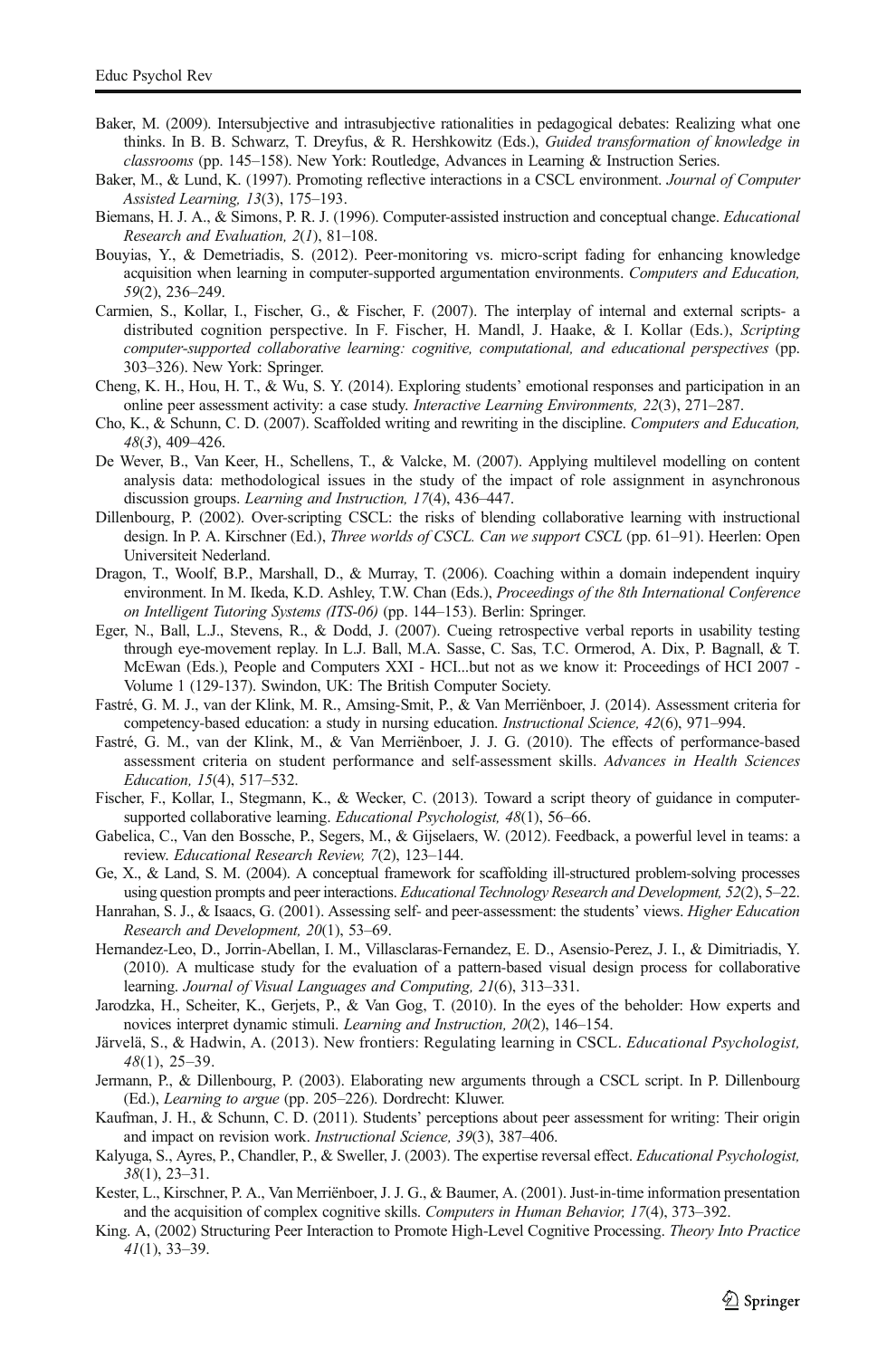- <span id="page-22-0"></span>Kirschner, P. A., Buckingham-Shum, S. J., & Carr, C. S. (Eds.). (2003). Visualizing argumentation: software tools for collaborative and educational sense-making. London: Springer.
- Kirschner, P. A., & Erkens, G. (2013). Toward a framework for CSCL research. Educational Psychologist, 48(1), 1–8.
- Kirschner, P. A., & Van Merriënboer, J. (2013). Do learners really know best? Urban legends in education. Educational Psychologist, 48(3), 169–183.
- Kollar, I., & Fischer, F. (2010). Peer assessment as collaborative learning: a cognitive perspective. *Learning and* Instruction, 20(4), 344–348.
- Kollar, I., Fischer, F., & Hesse, F. W. (2006). Collaboration scripts-a conceptual analysis. Educational Psychology Review, 18(2), 159–185.
- Kollar, I., Fischer, F., & Slotta, D. J. (2007). Internal and external scripts in computer-supported collaborative inquiry learning. Learning and Instruction, 17(6), 708–721.
- Kollar, I., Pilz, F., & Fischer, F. (2014). Why it is hard to make use of new learning spaces: a script perspective. Technology, Pedagogy and Education, 23(1), 7–18.
- Kuhn, D. (1991). The skills of argument. Cambridge University Press.
- Kumar, R., Rosé, C., Wang, Y.C., Joshi, M., & Robinson, A. (2007). Tutorial dialogue as adaptive collaborative learning support. In R. Luckin, K. R. Koedinger, J. Greer (Eds.), Proceedings of the 13th International Conference on Artificial Intelligence in Education (AIED 2007) (pp. 383-390). Amsterdam: IOS.
- Lee, H.S., & Songer N.B. (2004). Longitudinal knowledge development: scaffolds for inquiry. Paper presented at the annual meeting of the American Educational Research Association, San Diego, CA.
- Leutner, D. (2000). Double-fading support—a training approach to complex software systems. Journal of Computer Assisted Learning, 16(4), 347–357.
- McAlister, S., Ravenscroftw, A., & Scanlon, E. (2004). Combining interaction and context design to support collaborative argumentation using a tool for synchronous CMC. Journal of Computer Assisted Learning, 20(3), 194–204.
- McLaren, B. M., Scheuer, O., & Mikšátko, J. (2010). Supporting collaborative learning and e-Discussions using artificial intelligence techniques. International Journal of Artificial Intelligence in Education,  $20(1)$ , 1–46.
- McNeill, K. L., Lizotte, D. J., Krajcik, J., & Marx, R. W. (2006). Supporting students' construction of scientific explanations by fading scaffolds in instructional materials. The Journal of the Learning Sciences, 15(2), 153–191.
- Mu, J., Stegmann, K., Mayfield, E., Ros'e, C., & Fischer, F. (2012). The ACODEA framework: Developing segmentation and classification schemes for fully automatic analysis of online discussions. *IJCSCL*, 7(2), 285–305.
- Nelson, M. M., & Schunn, C. D. (2008). The nature of feedback: how different types of peer feedback affect writing performance. Instructional Science, 37(4), 375–401.
- Noroozi, O., Biemans, H. J. A., Busstra, M. C., Mulder, M., & Chizari, M. (2011). Differences in learning processes between successful and less successful students in computer-supported collaborative learning in the field of human nutrition and health. Computers in Human Behaviour, 27(1), 309–318.
- Noroozi, O., Biemans, H. J. A., & Mulder, M. (2016). Relations between scripted online peer feedback processes and quality of written argumentative essay. Internet and Higher Education, 31(1), 20–31.
- Noroozi, O., & McAlister, S. (2017). Software tools for scaffolding argumentation competence development. In M. Mulder, (Ed.), Competence-based vocational and professional education. Bridging the worlds of work and education (pp.819-839). Cham: Springer International Publishing Switzerland. [http://dx.doi.org/10.1007/978-3-](http://dx.doi.org/10.1007/978-3-319-41713-4) [319-41713-4\\_38](http://dx.doi.org/10.1007/978-3-319-41713-4).
- Noroozi, O., Weinberger, A., Biemans, H. J. A., Mulder, M., & Chizari, M. (2012). Argumentation-based computer supported collaborative learning (ABCSCL). A systematic review and synthesis of fifteen years of research. Educational Research Review, 7(2), 79–106.
- Noroozi, O., Weinberger, A., Biemans, H. J. A., Mulder, M., & Chizari, M. (2013). Facilitating argumentative knowledge construction through a transactive discussion script in CSCL. Computers and Education, 61(2), 59–76.
- Nussbaum, E. M., Sinatra, M. G., & Poliquin, A. (2008). Role of epistemic beliefs and scientific argumentation in science learning. International Journal of Science Education, 30(15), 1977–1999.
- Panadero, E., Romero, M., & Strijbos, J.-W. (2013). The impact of a rubric and friendship on peer assessment: Effects on construct validity, performance, and perceptions of fairness and comfort. Studies in Educational Evaluation, 39(4), 195–203.
- Pea, R. D. (2004). The social and technological dimensions of "scaffolding" and related theoretical concepts for learning, education and human activity. The Journal of the Learning Sciences, 13(3), 423–451.
- Pinkwart, N., Aleven, V., Ashley, K., & Lynch, C. (2006). Toward legal argument instruction with graph grammars and collaborative filtering techniques. In M. Ikeda., K. Ashley., & T.W. Chan (Eds.), Proceedings of the 8th International Conference on Intelligent Tutoring Systems (ITS 2006) (pp. 227- 236). Berlin: Springer.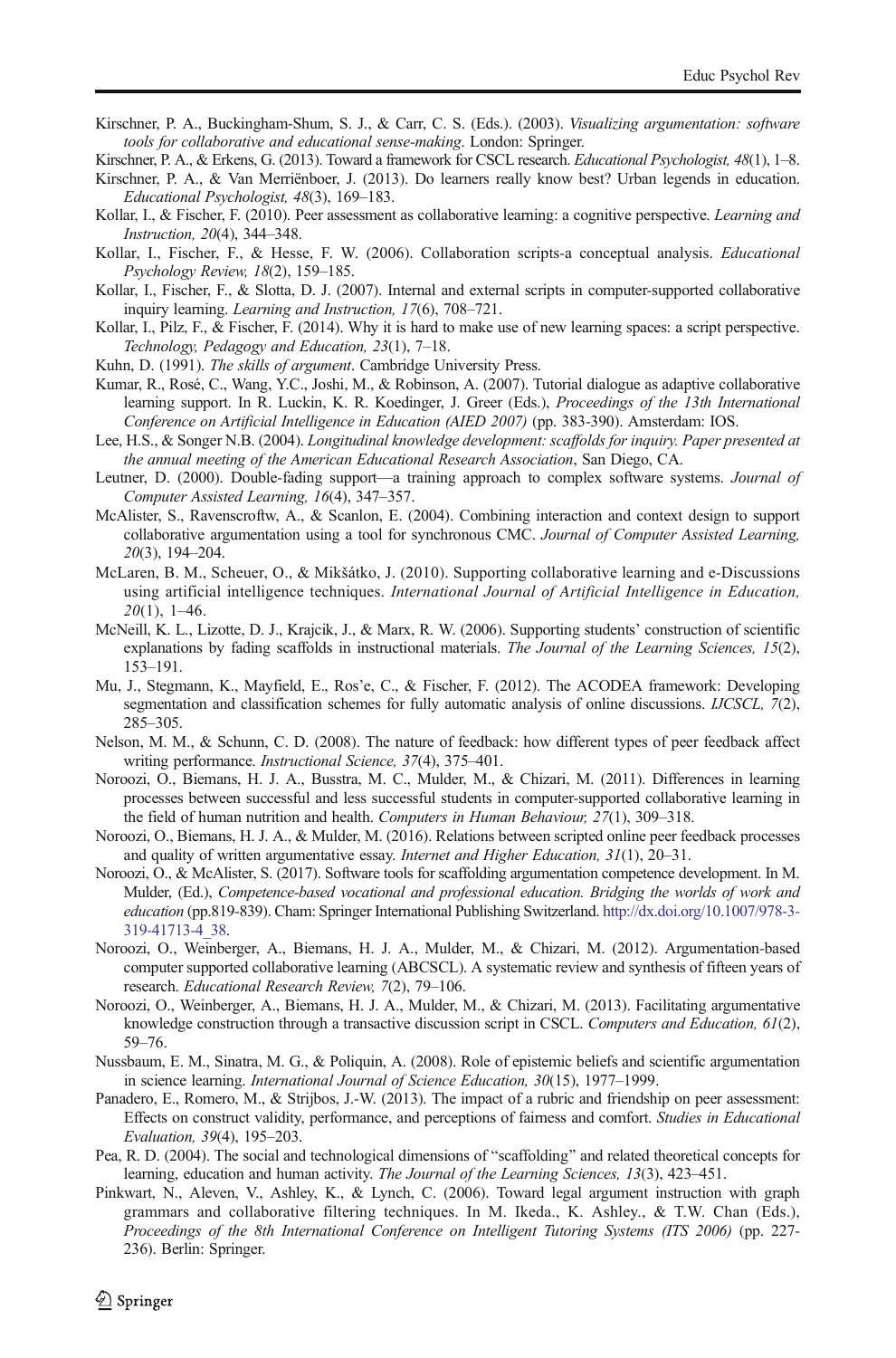- <span id="page-23-0"></span>Pinkwart, N., Aleven, V., Ashley, K., & Lynch, C. (2007). Evaluating legal argument instruction with graphical representations using largo. In R. Luckin., K.R. Koedinger., & J. Greer (Eds.), Proceedings of the 13th International Conference on Artificial Intelligence in Education (AI-ED 2007) (pp. 101-108). Amsterdam: IOS.
- Pinkwart, N., Ashley, K. D., Lynch, C., & Aleven, V. (2009). Evaluating an intelligent tutoring system for making legal arguments with hypotheticals. International Journal of Artificial Intelligence in Education, 19(4), 401–424.
- Prichard, J. S., Stratford, R. J., & Bizo, L. A. (2006). Team-skills training enhances collaborative learning. Learning and Instruction, 16(3), 256–265.
- Rapanta, C., Garcia-Mila, M., & Gilabert, S. (2013). What is meant by argumentative competence? An integrative review of methods of analysis and assessment in education. Review of Educational Research, 83(4), 483–520.
- Ravenscroft, A. (2007). Promoting thinking and conceptual change with digital dialogue games. Journal of Computer Assisted Learning, 23(6), 453–465.
- Ravenscroft, A. (2011). Dialogue and connectivism: a new approach to understanding and promoting dialoguerich networked learning. International Review of Research in Open and Distance Learning, 12(3), 139–160.
- Ravenscroft, A., & McAlister, S. (2006). Digital games and learning in cyberspace: a dialogical approach. E-Learning and Digital Media, 3(1), 37–50.
- Ravenscroft, A., & Pilkington, R. M. (2000). Investigation by design: developing dialogue models to support reasoning and conceptual change. International Journal of Artificial Intelligence in Education, 11(1), 273– 298.
- Renkl, A., & Atkinson, R. K. (2003). Structuring the transition from example study problem solving in cognitive skill acquisition: a cognitive load perspective. *Educational Psychologist*, 38(1), 15–22.
- Renkl, A., Atkinson, K. R., & Große, C. S. (2004). How fading worked solution steps works a cognitive load perspective. Instructional Science, 32(1-2), 59–82.
- Rosé, C., Wang, Y.-C., Cui, Y., Arguello, J., Stegmann, K., Weinberger, A., et al. (2008). Analyzing collaborative learning processes automatically: Exploiting the advances of computational linguistics in CSCL. IJCSCL, 3(3), 237–272.
- Salomon, G. (1992). Effects with and of computers and the study of computer based learning environments. In E. De Corte, M. Linn, H. Mandl & L. Verschaffel (Eds.). Computer-based learning environments and problem solving (NATO-ASI Series F: Computer and System Sciences, Vol. 84, pp. 249-263). Berlin Heidelberg, Germany: Springer-Verlag.
- Samraj, B. (2004). Discourse features of the student-produced academic research paper: variations across disciplinary courses. Journal of English for Academic Purposes, 3(1), 5–22.
- Schellens, T., Van Keer, H., De Wever, B., & Valcke, M. (2007). Scripting by assigning roles: does it improve knowledge Construction in asynchronous discussion groups? IJCSCL, 2(2-3), 225–246.
- Scheuer, O., Loll, F., Pinkwart, N., & McLaren, B. M. (2010). Computer-supported argumentation: A review of the state of the art. *IJCSCL*, 5(1), 43–102.
- Scheuer, O., McLaren, B. M., Loll, F., & Pinkwart, N. (2012). Automated analysis and feedback techniques to support and teach argumentation: a survey. In N. Pinkwart & B. M. McLaren (Eds.), *Educational technol*ogies for teaching argumentation skills (pp. 71–124). Sharjah: Bentham Science.
- Scheuer, O., McLaren, B. M., Weinberger, A., & Niebuhr, S. (2013). Promoting critical, elaborative discussions through a collaboration script and argument diagrams. Instructional Science, 42(4), 127-157.
- Schunn, C., Godley, A., & DeMartino, S. (2016). The reliability and validity of peer review of writing in high school AP English classes. Journal of Adolescent & Adult Literacy,  $60(1)$ , 13–23.
- Schwarz, B. B., & De Groot, R. (2007). Argumentation in a changing world. IJCSCL, 2(2-3), 297–313.
- Shute, V. (2008). Focus on formative feedback. Review of Educational Research, 78(1), 153–189.
- Stegmann, K., Wecker, C., Weinberger, A., & Fischer, F. (2012). Collaborative argumentation and cognitive processing in computer-supported collaborative learning environment. Instructional Science, 40(2), 297–323.
- Stegmann, K., Weinberger, A., & Fischer, F. (2007). Facilitating argumentative knowledge construction with computer-supported collaboration scripts. IJCSCL, 2(4), 421–447.
- Suthers, D. (2003). Representational guidance for collaborative inquiry. In J. Andriessen, M. Baker, & D. Suthers (Eds.), Arguing to learn: Confronting cognitions in computer-supported collaborative learning environments (pp. 27–46). Dordrecht: Kluwer.
- Suthers, D., & Hundhausen, C. (2003). An experimental study of the effects of representational guidance on collaborative learning. The Journal of the Learning Sciences, 12(2), 183–219.
- Teasley, S. D. (1997). Talking about reasoning: How important is the peer in peer collaboration? In L. B. Resnick, R. Saljo, C. Pontecorvo, & B. Burge (Eds.), Discourse, tools and reasoning: Essays on situated cognition (pp. 361–384). Berlin: Springer.
- Tsai, Y. C., & Chuang, M. T. (2013). Fostering revision of argumentative writing through structured peer assessment. Perceptual & Motor Skills, 116(1), 210–221.